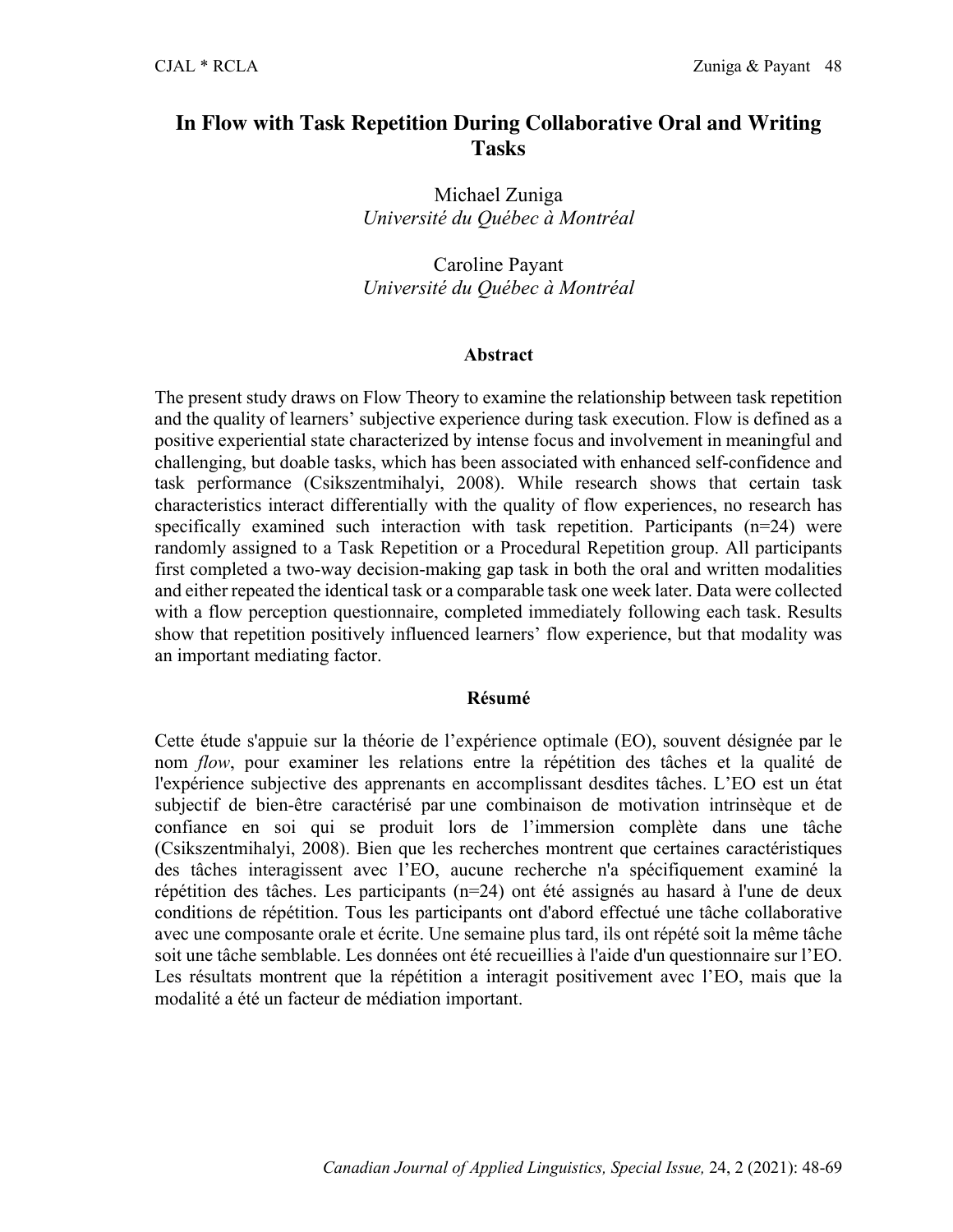#### **In Flow with Task Repetition During Collaborative Oral and Writing Tasks**

Flow is an intrinsic motivational state characterized by positive affect and full cognitive engagement that occurs when learners are immersed in meaningful and challenging, but doable activities, with clear goals, a sense of agency and internal feedback (Csikszentmihalyi, 2008). While in flow, individuals experience a merging of action and awareness, resulting in feelings of well-being, a loss of self-consciousness and an altered sense of time (flying). Such flow experiences are not only enjoyable while they occur but are also followed by positive affective states as individuals revel in their accomplishment. Positive emotions contribute to improved performance by inciting individuals to spend more attention-focused time on various activities and to seek opportunities to repeat said flow-inducing activities (Csikszentmihalyi, 2008, 2014). In the field of second language (L2) education, there is a long tradition of research that has examined learner motivation which shows that motivated learners tend to experience greater L2 learning success (Dörnyei, 1998, 2018). Theories of motivation, like Flow Theory, have begun to garner L2 researchers' attention and results from empirical studies show that language learning activities interact differentially with flow experiences (e.g., Aubrey, 2016, 2017; Cho, 2018; Czimmermann & Piniel, 2016; Egbert, 2003; Oxford, 2017; Kirchhoff, 2011; Zuniga & Rueb, 2018). Within the field of task-based language teaching (TBLT), research has examined learners' perception toward several task variables, namely, task modality (Cho, 2018), task complexity (Kim, Jung & Tracy-Ventura, 2017), task types (Bao & Kirkebæk, 2013; Payant, 2019), and task difficulty (Un-udom & Patanasorn, 2020). Task repetition, introduced by Bygate (1996, 2001), has received some attention as of late (see e.g., Bygate, 2018) and has generally shown that repeating a task (or an aspect of a task) benefits learners' language output. While learners appear to appreciate having the opportunity to repeat a task, research has not examined such engagement from the perspective of Flow Theory (Csikszentmihalyi, 1975, 2008, 2014). The present study fills this gap by closely examining how learners of English as an additional language (EAL) experience flow as they complete and repeat two collaborative decision-making tasks in both the oral and written modalities.

#### **Flow Theory**

The construct of flow has been investigated in a wide range of everyday activities such as writing (e.g., Abbott, 2000; Larson, 1988), reading (e.g., McQuillan & Conde, 1996), using communication technology (e.g., Ghani & Deshpande, 1994; Trevino & Webster, 1992; Webster, et al., 1993), doing math (e.g., Shiefele & Csikszentmihalyi, 1995), playing chess, rock climbing and surgery (e.g., Csikszentmihalyi, 1975). Flowinducing activities are foremost driven by intrinsic motivation which "refers to doing something because it is inherently interesting or enjoyable" (Ryan & Deci, 2000, p. 55) and is driven by universal psychological needs for competence, relatedness, and autonomy (Ryan & Deci, 2018). Flow-inducing activities must be meaningful, offering opportunities to expand skills and develop social relations (through collaboration) and the freedom to explore, make choices and push limits (Csikszentmihalyi, 1975, 2008). Finally, flowinducing activities present an optimal balance between skills and challenges: activities perceived as too difficult can result in anxiety or frustration, and those perceived as too easy, in boredom or disengagement (Csikszentmihalyi, 2008; Ghani & Deshpande, 1994;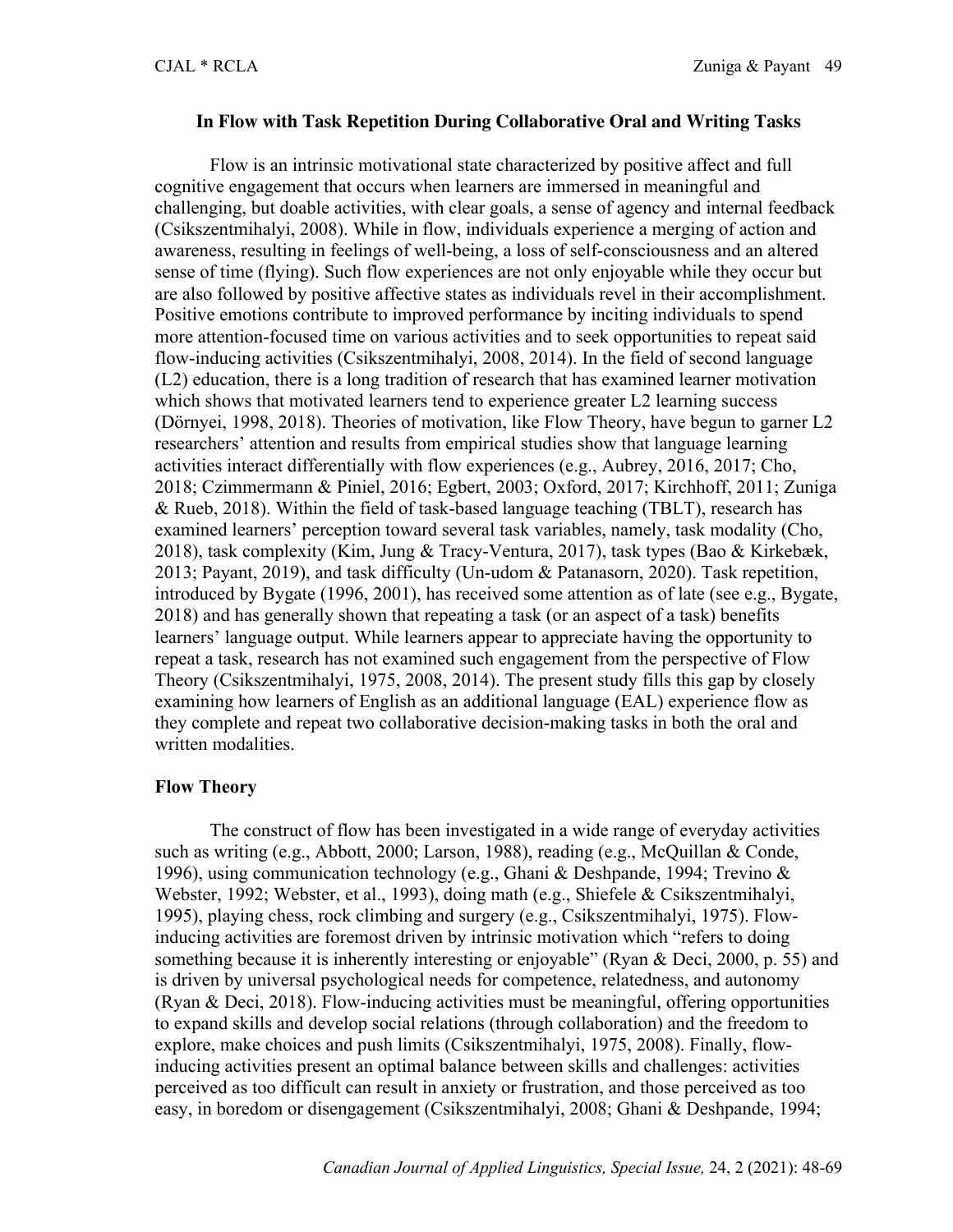Trevino & Webster, 1992). Both boredom and anxiety are anti-flow mental states that have a destructuring effect on attention (Csikszentmihalyi, 1975). Indeed, boredom invites daydreaming and mind wandering, while anxiety deviates attentional resources from the task at hand to the source of the anxiety which is often associated with a perceived lack of competence. In this sense, flow-inducing activities must afford individuals autonomy and control, allowing them not only to perceive themselves as the author of their own actions but also to modify or adjust task difficulty according to their perceived skill levels so as to bring the task into what Csíkszentmihályi (2008) refers to as the "*flow channel*," that is, the zone between anxiety (task perceived as too challenging) and boredom (task perceived unchallenging).

Researchers aiming to operationalize flow (e.g., Egbert, 2003; Webster et al., 1993) have proposed four fundamental dimensions to define flow-enhancing activities. First, such activities must be meaningful and stimulate learners' interest; second, they must represent a perceived balance between learner skills and task challenges; third, they must offer learners a sense of agency and control over their actions; and fourth, they must structure and focus attention such that one loses a sense of time and self. Measurement instruments designed to measure flow in the field of L2 learning and teaching (e.g., Cho, 2018; Egbert, 2003; Zuniga & Rueb, 2018) typically operationalize these four dimensions.

With specific regard to L2 learning activities, flow has been described as a sign of "ultimate task engagement" (Philp & Duchesne, 2016, p. 59). It has indeed garnered the interest of L2 researchers aiming to examine how the completion of language learning activities interacts with motivation and engagement in the classroom (e.g., Aubrey, 2016, 2017; Czimmermann & Piniel, 2016; Egbert, 2003; Kirchhoff, 2011; Oxford, 2017; Zuniga & Rueb, 2018). Some have proposed techniques for inciting flow in anxious students (e.g., Oxford, 2017), while others have attempted to observe flow dynamics in the classroom as learners engage in various types of L2 tasks. Egbert (2003), for example, examined seven different language learning activities, finding the greatest flow intensity in an internet chat activity with native Spanish speakers. She argues that the novelty and authenticity of this type of activity may have stimulated learners' interest, and its open-ended nature may have offered them a sense of control over their actions and the possibility to explore. Kirchhoff (2011) observed flow during extensive reading, an activity that meets many flow requirements: access to level-appropriate reading materials (skill-challenge balance), student selection of reading material (control and interest), immersion into stories (focused attention). Aubrey (2017) detected more flow among learners completing a series of information gap activities in an intercultural condition (with members of another culture) than in an intra-cultural one (with members of the same culture). Diary data suggest that flow was enhanced by a greater sense of control and accomplishment in the intercultural context. More recently, Zuniga and Rueb (2018), examining the flow intensity of 424 learners completing 24 different L2 language activities and tasks, found that games and other interactive activities conducted in a group setting, involving movement, an element of competition and ongoing feedback generated significantly more flow than languagefocused activities completed individually. What this body of research suggests is that flowinducing activities are meaningful and interesting for learners, tend to offer a perception of control and autonomy, and present a balanced challenge, allowing learners to explore and stretch their competency. These studies have examined the construct of flow using a wide variety of language learning activities without clearly operationalizing the construct of language activities or tasks. In turn, within the camp of TBLT research, the construct of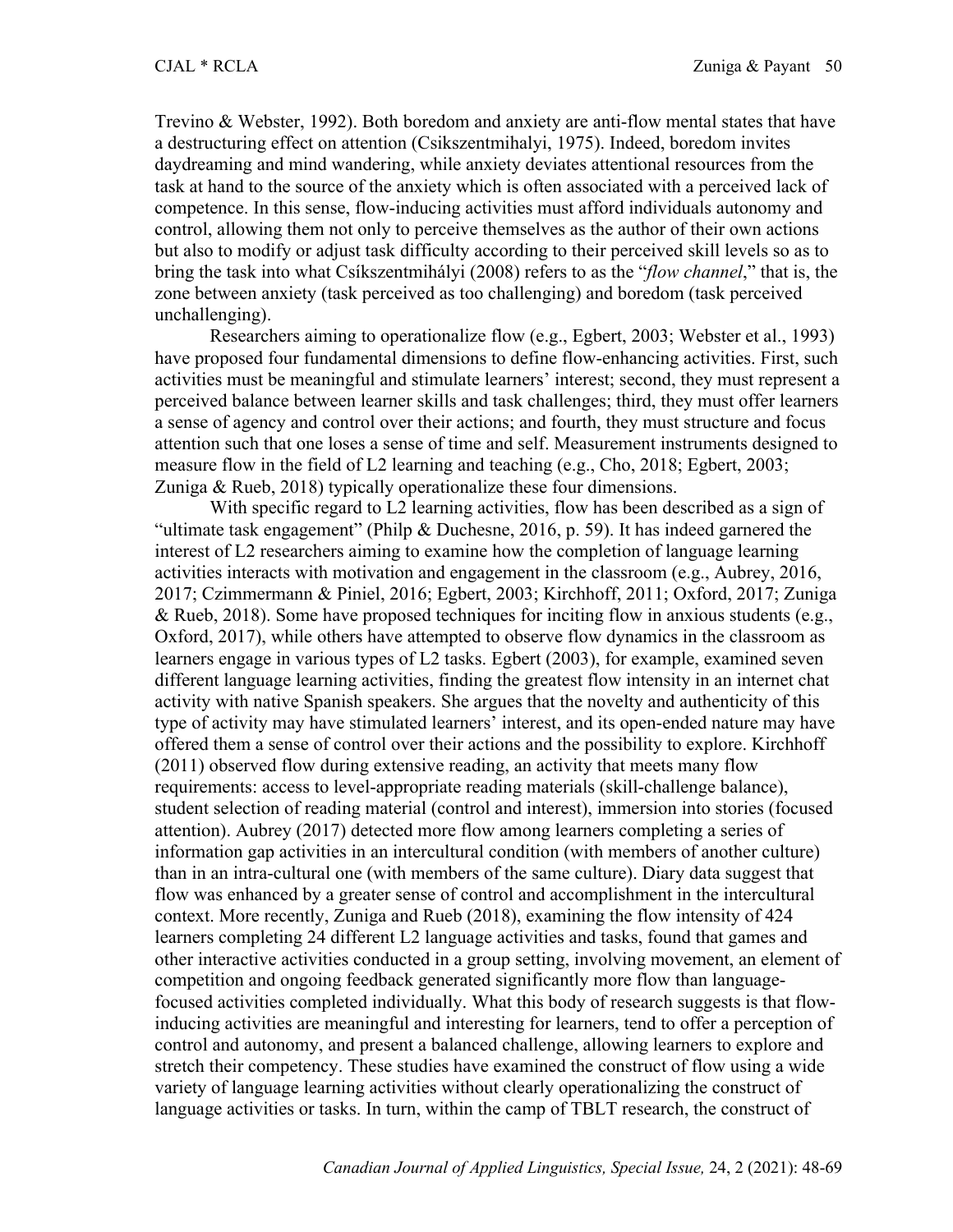flow has not been adopted to examine learners' experiences during task completion. More specifically, the interaction between repeating an identical task or the procedure of a task on the learners' flow experience has not been investigated. In this paper, our aim is to closely investigate the relationship between flow and pedagogical task repetition with learners of EAL.

#### **Task-Based Language Teaching: Task Repetition Research**

Task-based language teaching research strives to better understand how tasks can develop communicative ability and linguistic accuracy in a new language (Ellis, 2018). To distinguish tasks from other instructional activities, Ellis and Shintani (2014) outlined four criteria, namely, that language use should focus primarily on meaning resembling that of the real world, that there be some form of gap, that learners must make use of linguistic and non-linguistic resources to resolve communication breakdowns or meet their intended communicative outcomes, and finally, and importantly, that there be an authentic (nonlinguistic) outcome, not only language use. TBLT research has closely examined how interactional authenticity through task implementation promotes L2 development (Ellis, 2018) and the associated benefits abound. In her publication, Kim (2015) schematized numerous key task design and task implementation variables. One key task implementation condition which has attracted significant attention is task repetition, which was first introduced by Bygate (1996; 2001) who defined task repetition as the "repetition of the same or similar task" (Bygate, 2016, p. 393). Ellis (2005) saw task repetition as a rehearsal; an opportunity for learners to prepare for a second performance, which he termed pre-task planning. Bui (2014), however, makes a distinction between repetition and rehearsal. In the former, learners are not made aware that they will be repeating the same task, and in the latter, there is "repetition with awareness of future performance" (p. 66). The present study is situated in the context where learners are not informed in advance of repetition procedures, which is in alignment with the construct of task repetition (Bui, 2014). Research has linked task repetition to gains in fluency and accuracy because it provides learners with additional opportunities to mediate complex tasks (Bygate, 2016, 2018). Before turning to empirical evidence, we explore Levelt's (1999) speech production model, which will provide some cues for understanding the efficacy of task repetition on L2 learners' language development.

Speaking in an L2 is a complex task whereby learners must allocate limited cognitive resources to multiple parallel and competing linguistic processes related to the conceptualization and morphophonological encoding of utterances (Levelt, 1999). While these processes are stable, automatized, and occur with few cognitive resources for first language (L1) and higher proficiency L2 users, for many L2 learners, especially incipient ones, those same processes are governed by error-prone, unstable and developing linguistic knowledge whose mobilization can result in cognitive overload (de Bot, 1992) and increases in disfluencies (Zuniga & Simard, 2019). In addition to such linguistic challenges, many learners can also have difficulty understanding the interactional demands and procedures related to the assigned tasks (Bygate, 2018; Payant & Reagan, 2018). Task repetition can alleviate such cognitive overload and allow learners to rehearse key linguistic features in the form of declarative knowledge (Bygate, 2001). Repeated practice "helps the learner to engage (*repeatedly*) in the mental behaviours that allow the building of proceduralized knowledge" (Dekeyser, 2018, p. 30). This automaticity facilitates the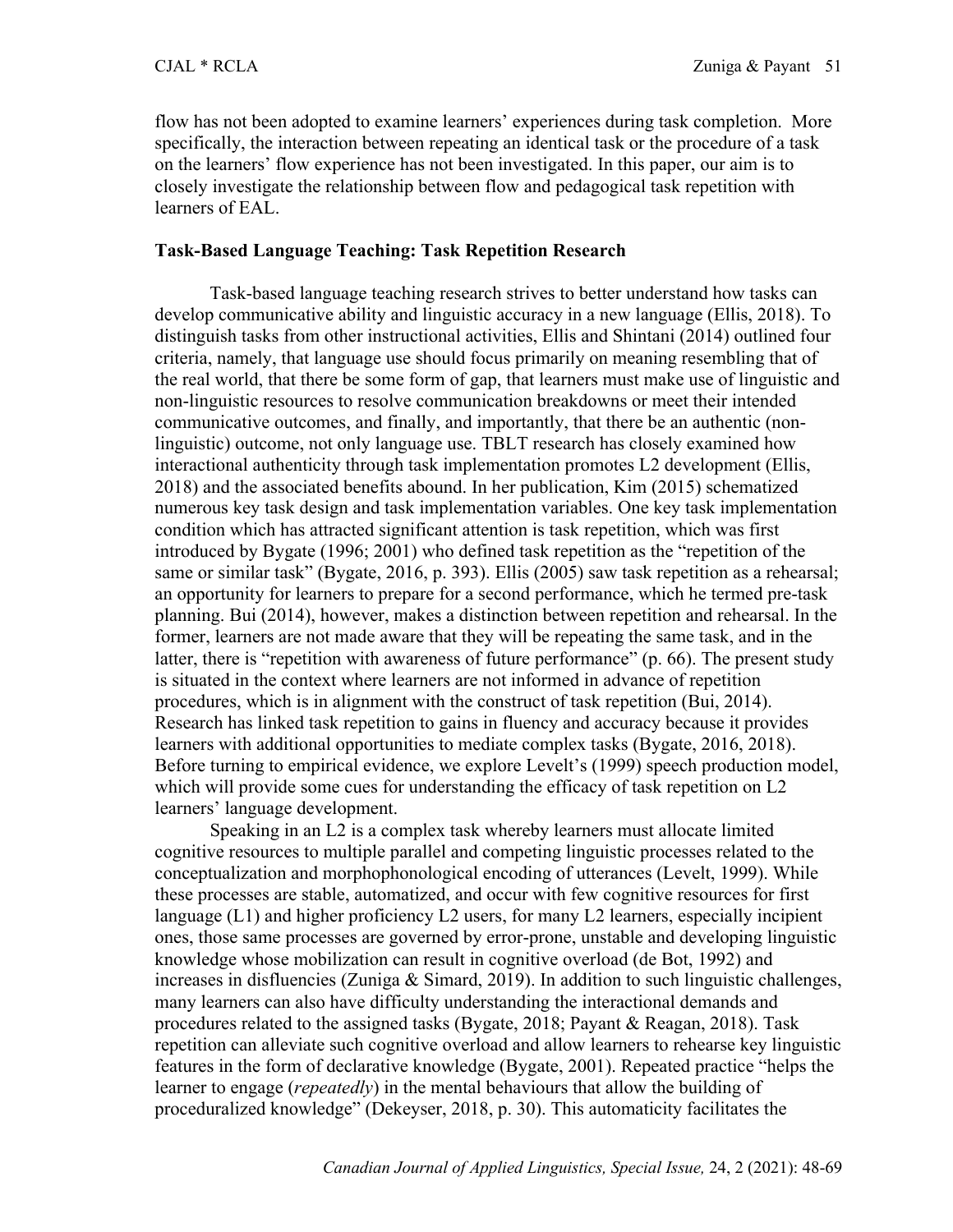allocation of limited cognitive resources to the language itself, thus benefiting task performance and subsequent language development (Dekeyser, 2018; Ellis, 2003; Kim, 2015; Samuda & Bygate, 2008). Further, through repetition, learners become more familiar with task procedures and task expectations (D'Ely et al., 2019; Payant & Reagan, 2018).

Many studies have examined the impact of *task repetition* (TR) (same task, same content), *procedural repetition* (PR) (same task, new content), and/or *content repetition* (CR) (same content, different task) for speaking tasks occurring across the span of days or weeks on L2 development, operationalized as complexity, accuracy and fluency (CAF). Some studies have observed improvement in all three CAF measures (e.g., Ahmadian & Tavakoli, 2011; Kim and Tracey-Ventura, 2013), while others report significant increases in complexity and tepid increases in accuracy (e.g., Gass et al., 1999), or increases in fluency and accuracy, but not complexity (e.g., Bygate, 1996; Lynch & McLean, 2000) and increases in fluency and complexity, but not accuracy (e.g., Bygate, 2001). Other studies drawing on CAF measures examining multiple repetitions in a single class period have found immediate positive impacts on fluency (e.g., Thai & Boers, 2016; Lynch & McLean, 2000) and tepid gains in accuracy (e.g., Lynch & McLean, 2000). Patanasorn (2010) compared the CAF measures in both the TR and PR conditions, finding greater morphological accuracy with PR and more fluency with TR. Taken together, the results suggest that task repetition is particularly useful for increasing complexity and fluency (Bygate, 2001, Ellis, 2003). Despite these findings, it is important to recall that task repetition is not always operationalized or measured in the same way and strong generalizations should not be made. Aside from the CAF research, other studies have reported improved lexical development (e.g., Kim et al., 2018), decreased reliance on L1 (e.g., Azkarai & García Mayo, 2017), and enhanced collaborative dialogue (e.g., Kim, 2013; Kim & Payant, 2014; Payant & Reagan, 2018) as a result of task repetition.

Similar to L2 speaking, L2 writing poses its own set of challenges as an interactive and recursive process involving three parallel subsystems, namely, formulation, execution, and monitoring (Kellogg, 1996), each of which places varying demands on cognitive resources (Kormos, 2011, 2014). Task repetition may also be a way to alleviate the cognitive load experienced during writing tasks. Responding to a recent call to extend task repetition research to other contexts, Carver and Kim (2020) compared the impact of content and procedural repetition with one specific linguistic target (passé composé) during a collaborative writing task with French learners. They found that during task performance the TR group provided the target feature more frequently and with greater accuracy than the PR group. However, no significant changes in the learning of this target form were identified. The impact of task repetition for L2 writing development is quite new and thus difficult to determine how it impacts language performance and development. Despite this, overall, this body of research suggests that task repetition may indeed serve to alleviate pressure on cognitive processes associated with both writing and speaking, but the impact appears to be more important with this latter skill.

Various studies have also examined learners' beliefs and feelings about task repetition in a variety of instructional contexts. Using TR with a spot-the-difference task, Pinter (2005, 2007) found that younger learners enjoyed the repetition and expressed greater confidence and cooperation. With regard to motivation, Shintani (2012) observed elevated levels even across nine repetitions of the same task, while Kim (2013) observed increased confidence, but a decrease in motivation after the third repetition. However, the PR condition appears to create less repetition-related demotivation than the TR condition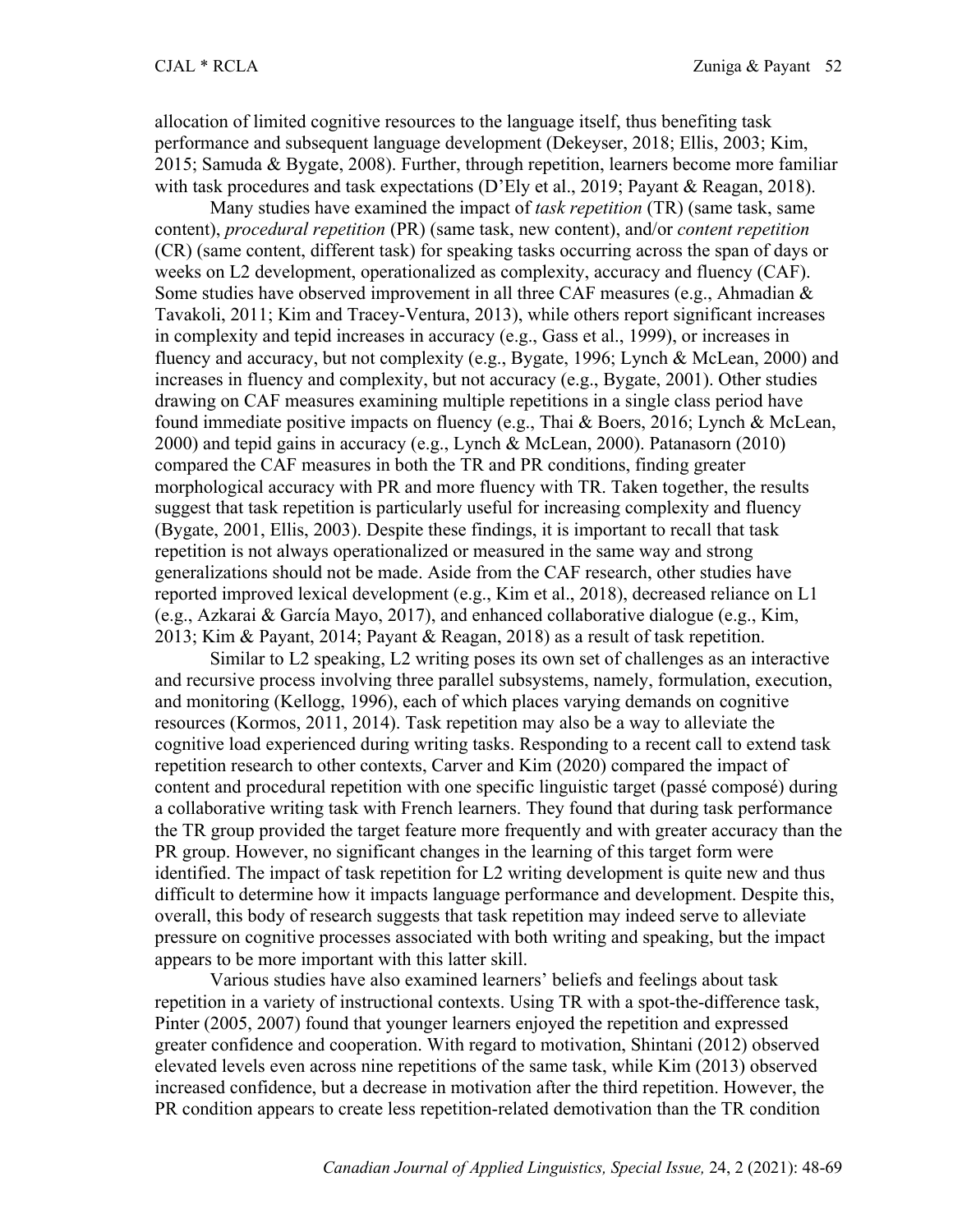(Kim, 2013). In Payant and Reagan (2018), learners expressed appreciation for TR, even if some were either surprised or annoyed to repeat the same task. They recognized that the practice was beneficial to competency development and noticed that the tasks were easier the second time. As for learners in their PR condition, comments were positive, but more directed toward the collaborative experience than toward the task repetition itself. This might suggest that the PR group was less aware of the repetition than the task repetition group.

A task-centered psychometric measure of task enjoyment and engagement, such as flow, might help make the TR and PR conditions more comparable. We believe that task repetition might be a task condition that has the potential to help learners moderate task difficulty. We further hypothesize that this can also bring learners into a "flow channel," that is the perceived balance between learners' skills and the challenges posed by the task, thereby increasing control and attentional focus, two essential components of the flow construct. However, as flow is a form of intrinsic motivation, one might expect the redundant nature of task repetition to cause potential problems related to boredom and demotivation.

### **The Present Study**

The objective of this research is to contribute to our understanding of how task repetition interacts with learner engagement as observed through Flow Theory. Task repetition and procedural repetition could interact with the flow experience in many ways. On the one hand, numerous studies suggest that task repetition can help learners practice and build up the skills and resources necessary to autonomously carry out meaningful language tasks, essentially helping them bring those tasks into the "flow channel" of balance between learners' skills and task challenges. On the other hand, Kim (2013) suggests that task repetition reduces novelty and can reduce motivation, an anti-flow state. This boredom effect, however, may be countered by procedural repetition (Kim, 2013; Payant & Reagan, 2018), which might be a way to help learners experience more flow by benefiting from flow-inducing skill development without the boredom effect linked to repetition of the same material.

It must also be noted that the quasi totality of task repetition research was conducted with speaking tasks. The inconspicuous absence of the effects of task repetition and writing tasks makes sense in that speaking implies simultaneous, on-line planning and linguistic processing, making it particularly susceptible to repetition effects. As for writing, its timeflexible and recursive nature–which allows learners to plan, produce, pause, consult resources and revise at will–might make it less susceptible to task repetition. In essence, writing tasks might, by their nature, offer more opportunities to learners to control task difficulty without repetition. With this knowledge in hand, we ask the following research questions:

- 1. How do task repetition and procedural repetition interact with the flow experience and task difficulty perception during collaborative tasks?
- 2. Are there differences between these interactions across task modalities?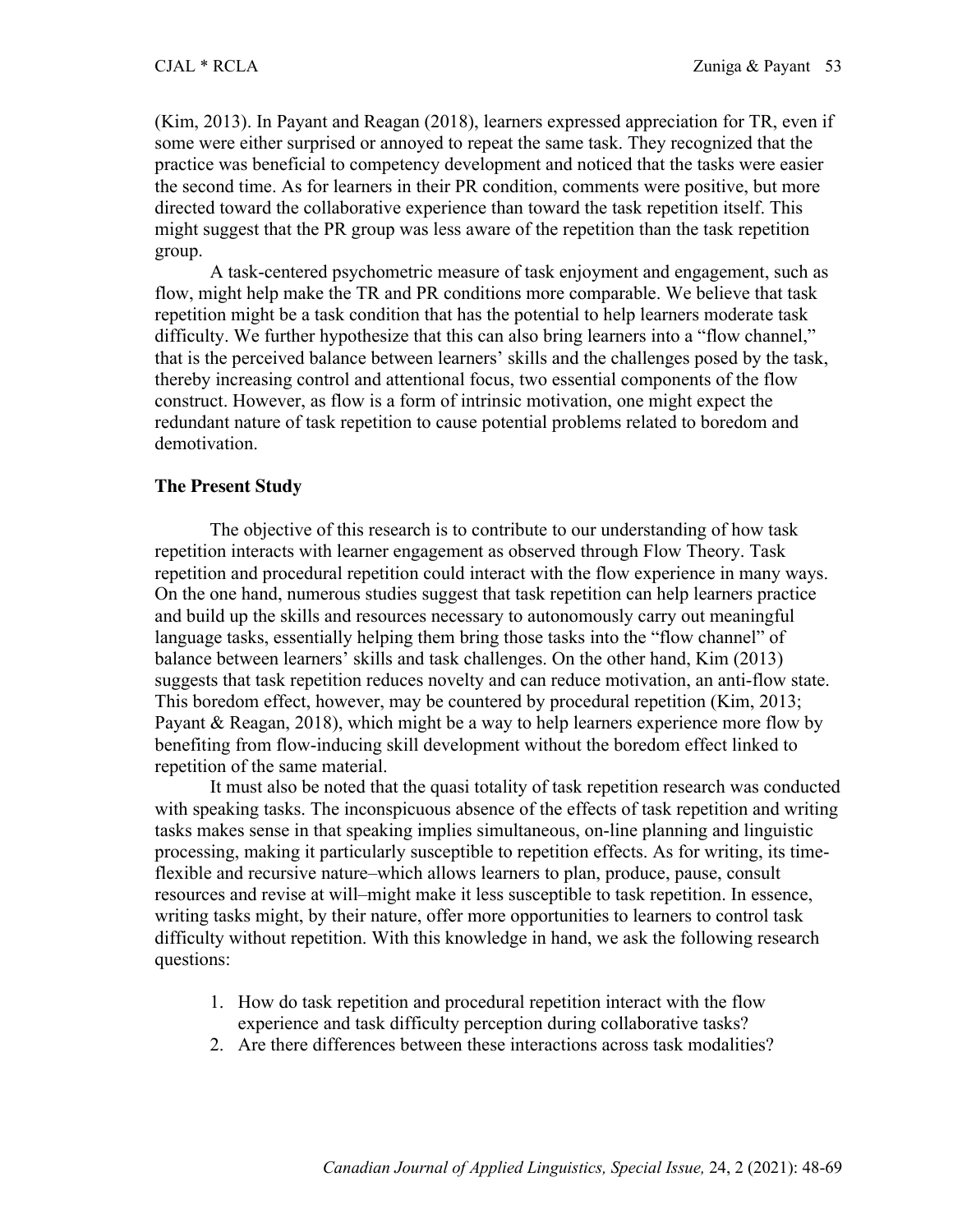### **Method**

To answer our research questions, we designed a quasi-experimental study to observe the interaction between flow, operationalized as flow intensity and task difficulty, and two task repetition conditions containing collaborative oral and written components.

### **Participants**

Participants included 24 university-level learners of EAL, 15 women and 10 men. The participants came from a wide range of L1 backgrounds: 10 Spanish, six French, two Japanese, two Russian, two Romanian, and one speaker of Creole and Portuguese. About half the participants had English as a second language (52%), and half, English as a third language (48%). The learners' mean proficiency score was 2.79 ( $n = 24$ ,  $SD = 0.58$ ) on a scale of 1 to 5. About one-third of the participants assessed themselves as low-intermediate  $(n = 7, 29\%)$ , two-thirds  $(n = 15, 63\%)$  as intermediate, and two  $(8\%)$  as advanced. No participant considered him or herself as a beginner.

### **Data Collection Instruments**

## *Sociodemographic Questionnaire*

A 14-item questionnaire was used to gather data about participants' age, gender, education, linguistic profile and, more specifically, experience with EAL.

## *Flow Perceptions Questionnaire*

To gather data about learners' flow experience during each of the study's tasks, we used the perceptions questionnaire published in Egbert (2003), which contains 14 Likertscale items designed to measure three base components of the flow construct: interest (*This task excited my curiosity*.), attention focus (*When doing this task, I was aware of distractions.*) and control (*I felt that I had not control over what was happening during this task*). To this, we added two items from Csikszentmihalyi et al. (1993) to assess skillchallenge balance (*This task was too hard. This task was too easy.*). Participants indicated their agreement with each statement on a 6-level Likert scale ranging from *strongly disagree* to *strongly agree*.

### *Task Appreciation Questionnaire*

This questionnaire, designed to gather qualitative data about participants' appreciation of the different tasks and the task repetition procedures, contained five openended questions, for example: What did you like about the activities? What did you think about doing a similar task twice?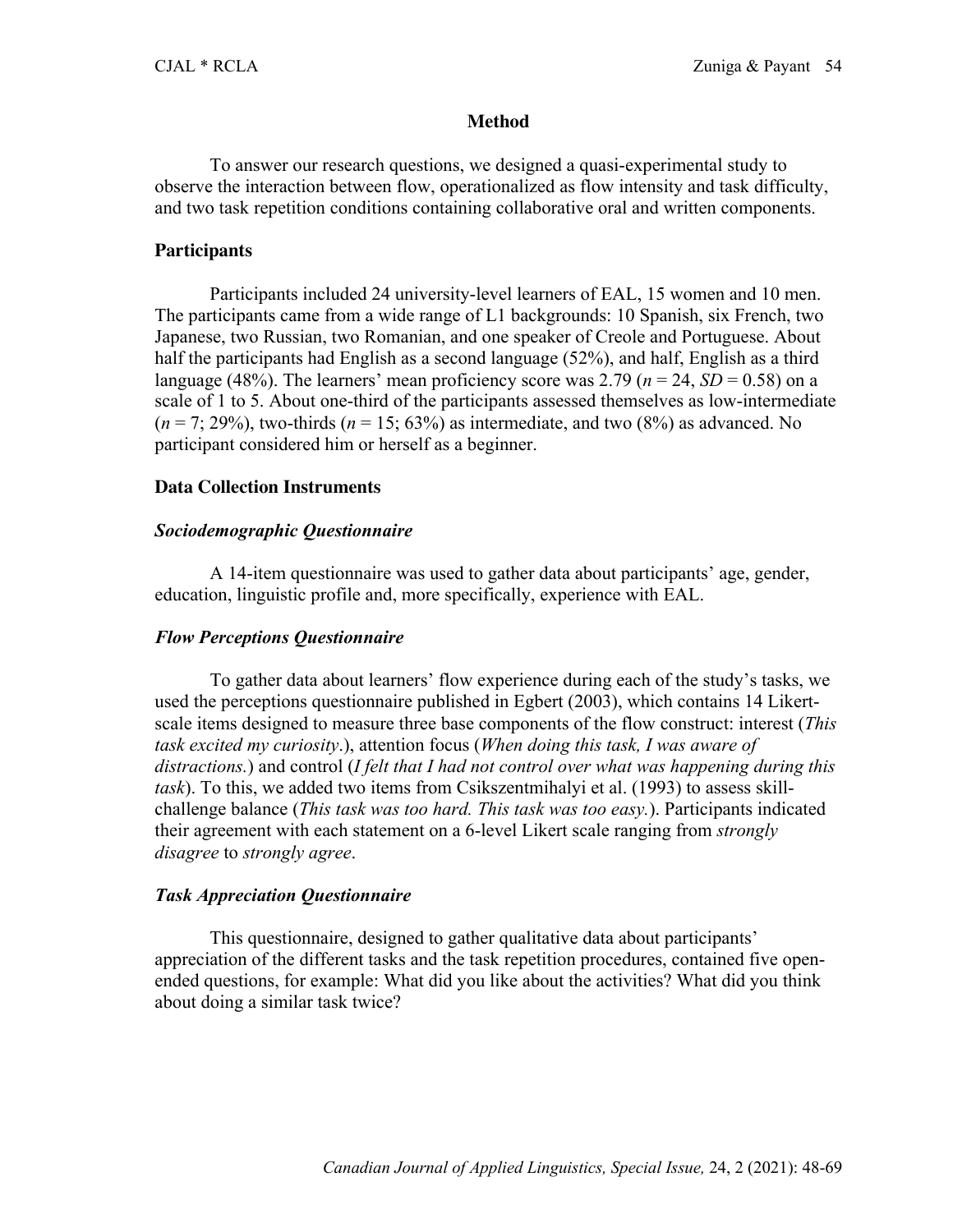#### *Collaborative Tasks*

Two collaborative decision-making tasks, each with an oral and a written component, were used, one on the theme of traveling abroad and the other on renting an apartment. For the *Traveling Abroad* task, participants were first informed that they were part of a student committee whose role was to select a destination for an upcoming exchange program. Participants started with a 20-minute decision-making task, during which they had to exchange information about the food, culture, and activities of four potential destinations. Then they had 30 minutes to settle on a destination and collaboratively write an argumentative letter to the school director to justify their choice. For the *Renting an Apartment* task, participants were informed that they had to select an apartment for a group of exchange students to be hosted by the university. Like the procedures of the traveling abroad task, participants started with the decision-making task, in which they had to share information about four local apartments. Then they had 30 minutes to settle on an apartment and collaboratively write an argumentative letter to convince the exchange students of their choice. No instructions were given as to how to divide the sub-tasks implicated in collaborative writing (e.g., writing, planning, revising). Learners were invited to share the writing task, but specific roles (e.g., scribe, secretary) were not prescribed.

#### **Procedure**

The research team met with the dyads in a laboratory setting. To ensure coherent procedures, the participants viewed a short video describing the materials and the procedures of the decision-making task. On the first of two meetings, after viewing this video, participants were invited to sign the consent form and to complete the sociodemographic questionnaire. Participants were then randomly assigned to a dyad in one of two repetition conditions: task repetition (TR), during which learners repeated the same task with identical content; or procedural repetition (PR), which entailed an identical task type, but with new content. On Day 1, each dyad completed the decision-making task: *Traveling Abroad*. One week later, the TR group repeated the identical task while the PR group completed a similar decision-making task with a new topic: *Renting an Apartment*. The decision for a one-week interval between repetitions was informed by course schedules. While previous research suggests that task repetition positively affects task performance regardless of the length of intervals, one-week intervals appear to be particularly effective at enhancing language performance (i.e., structural complexity and repair fluency) (Bui et al., 2019). One might reasonably argue that such enhanced performance could mediate the flow experience through a perceived greater balance between learners' language skills and the challenges posed by the task. During each meeting, participants had 20 minutes to exchange information orally and 30 minutes to collaboratively come to a decision and compose their written response. Immediately after each task (oral and written), participants completed the flow perception questionnaire. Finally, at the end of the Day 2 session, participants were invited to answer the five openended questions on the task appreciation questionnaire.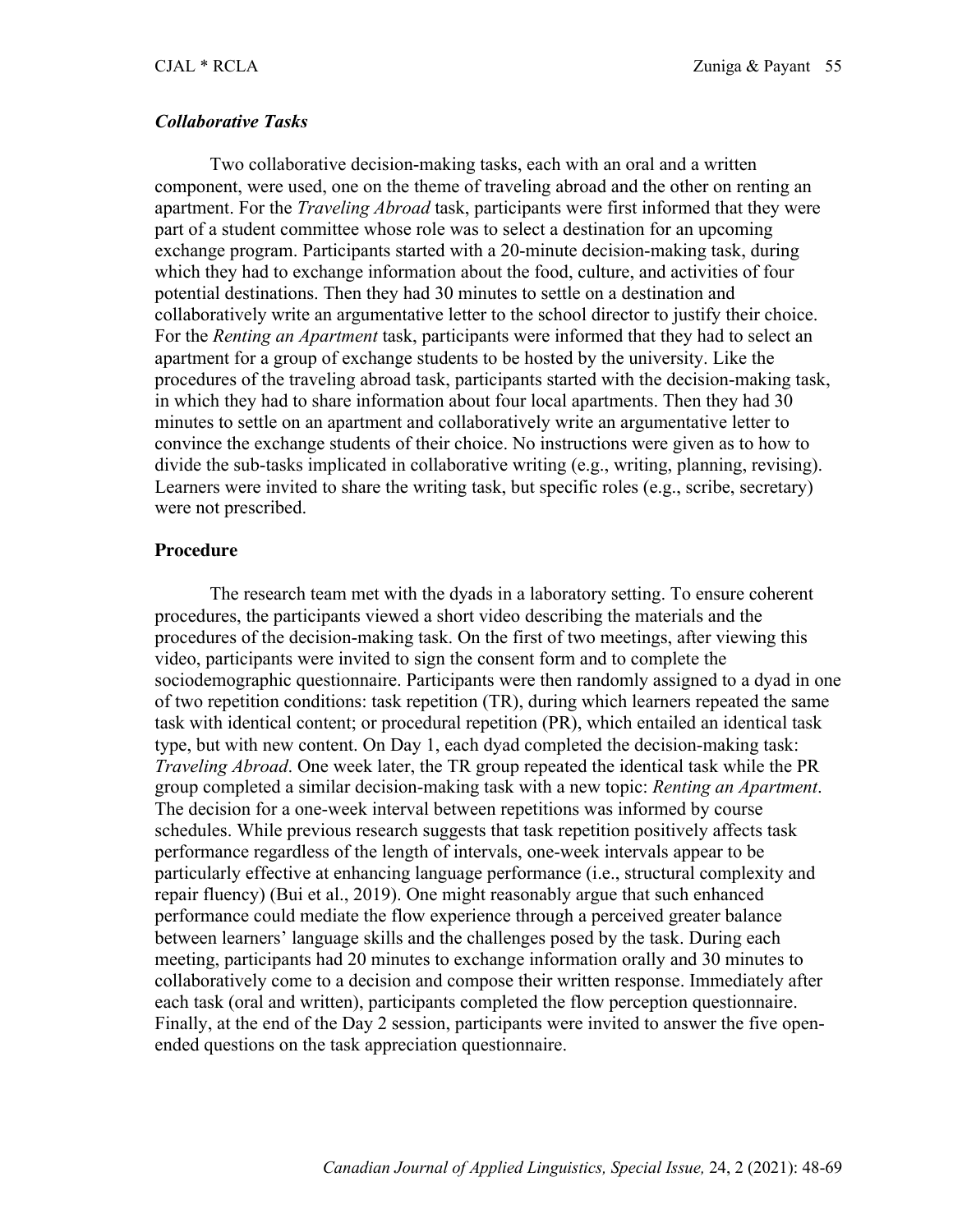### **Data Preparation and Coding**

### *Sociodemographic Questionnaire*

The data from the sociodemographic questionnaire were entered into an Excel spreadsheet by attributing a numeric code for nominal responses and the Likert score for ordinal responses.

### *Flow Perception Questionnaire*

Data for the flow perception questionnaire were entered into an Excel spreadsheet. Negative items were reverse-coded and flow averages were calculated by dividing the sum of the Likert responses by the maximum possible score of 84, divided by 100 to obtain a composite flow ratio. The flow component ratios (i.e., interest, control, focused attention) were also calculated in the same manner. The skill-challenge balance was calculated as a separate measure by subtracting the result of the "too hard" item from the "too easy" item, yielding a 10-point scale with zero representing perfect skill-challenge balance, a minimum score of negative five (-5) for tasks perceived as too easy, and a maximum score of plus five  $(+5)$ , for those perceived as too hard.

### *Task Appreciation Questionnaire*

Qualitative data from the task appreciation questionnaire were transcribed verbatim and, typical of qualitative data analysis, the responses were read several times which led to the creation of several codes, including Time constraints, Decision-making, Collaborative writing, Familiarity with tasks, Boredom, Language learning, and Control. In line with the research objectives, only findings pertinent to task repetition are presented.

#### **Analyses**

We first verified the normality of the distribution for the data from the flow perception questionnaire by inspecting skewness and kurtosis ratios, examining histograms and using the Shapiro-Wilk test (Larson-Hall, 2010). Paired and independent sample t-tests were used to determine the statistical significance of group differences for normally distributed data, and Mann–Whitney U test and Wilcoxon rank-sum tests were used for variables not meeting those assumptions.

#### **Results**

In the first section, we present the descriptive statistics for general flow ratios, the flow component ratios and perceived task difficulty scores, before presenting the results and the statistical analyses we used to gain insight into our research questions. In the second section, we nuance our quantitative findings with the presentation of qualitative data related to learner perceptions about the tasks and their repetition procedures.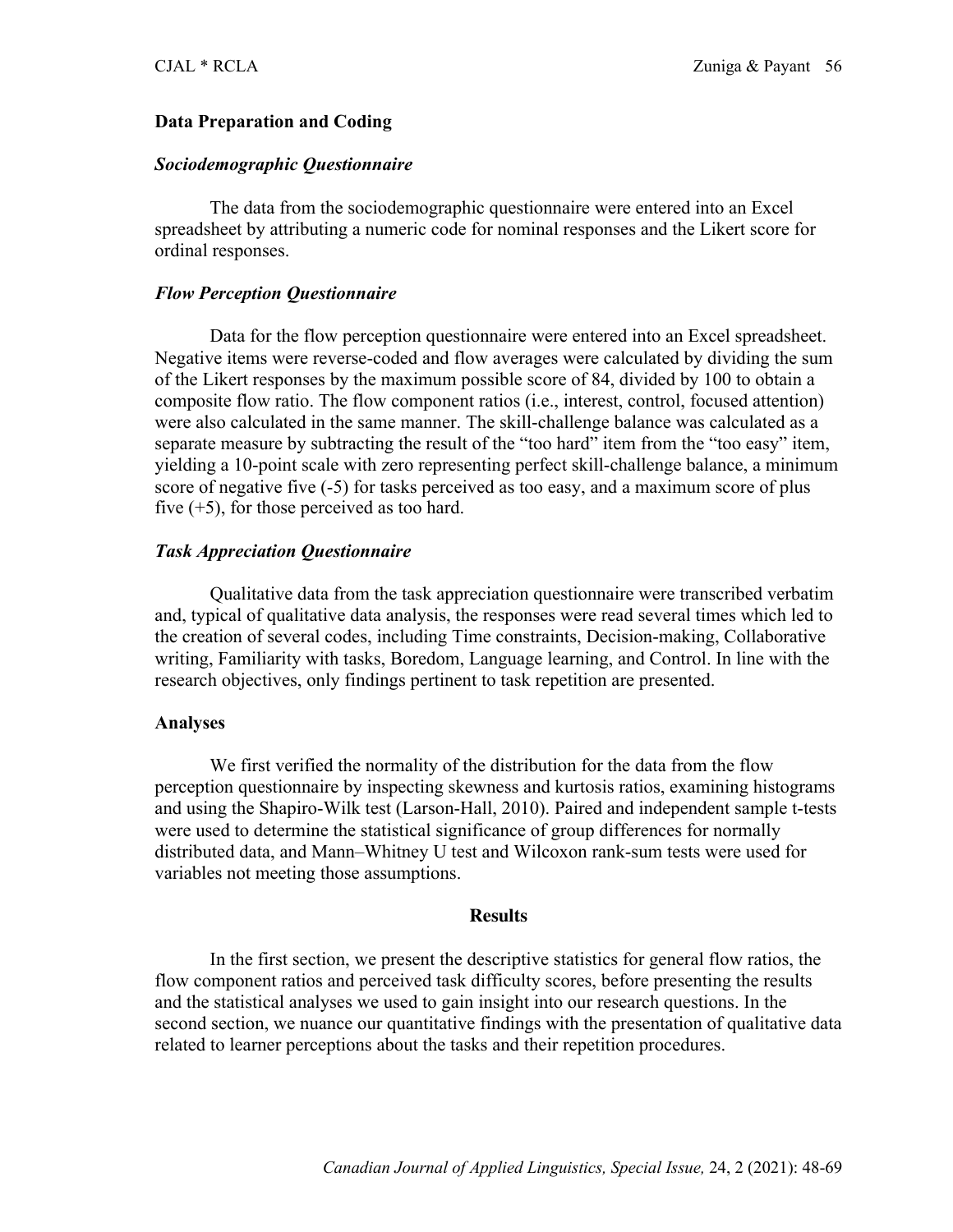### **Descriptive Statistics**

Table 1 presents the distribution data for the composite flow ratios, the flow component ratios (i.e., Interest, Control, Focus) and the perceived task difficulty scores experienced across the speaking and writing components of the tasks at T1 and T2.

#### **Table 1**

*Descriptive Statistics: Composite Flow, Flow Components and Task Difficulty*

|            | Mean $(N = 96)$   | Min  | Max | <b>Skewness</b>             | Kurtosis                    |
|------------|-------------------|------|-----|-----------------------------|-----------------------------|
| Comp. Flow | $76(SD = 13.1)$   | 43   | 100 | $-.249$ ( <i>SE</i> = .246) | $-.563$ ( <i>SE</i> = .488) |
| Interest   | $78(SD = 16.6)$   | 39   | 100 | $-.403$ ( <i>SE</i> = .246) | $-.748$ ( <i>SE</i> = .488) |
| Control    | $70(SD = 16.7)$   | 22   | 100 | $-.377$ (SE = .246)         | $-.109$ ( <i>SE</i> = .488) |
| Focus      | $76(SD = 16.0)$   | 33   | 100 | $-.444$ ( <i>SE</i> = .246) | $-.197$ ( <i>SE</i> = .488) |
| Difficulty | $-1.35(SD = 2.1)$ | $-5$ | 4   | $.175(SE = .246)$           | $-.391$ ( <i>SE</i> = .488) |

*Note. N* = Total Sample Size; *SD* = Standard Deviation; *SE* = Standard Error

Inspection of Table 1 reveals that learners experienced an average flow intensity of 76/100 ( $N = 96$ ,  $SD = 13.1$ ) across tasks, with ratios ranging from a minimum of 43 to a maximum of 100. A Cronbach's alpha confirmed that the internal consistency of the flow perception questionnaire was acceptable (.765). Regarding the sub-components, the strong flow experience appears to have been driven by high Interest ( $M = 78$ ,  $SD = 16.6$ ) and Focus ( $M = 76$ ,  $SD = 16.0$ ). The learners experienced less Control ( $M = 70$ ;  $SD = 16.7$ ) as they completed the tasks. Finally, the average Difficulty score of  $-1.48$  (*SD* = 2.1), which can range on a ten-point scale from too easy  $(-5)$  to too hard  $(+5)$ , suggests that the four tasks across both conditions were experienced as slightly too easy. A Shapiro-Wilk test, histograms and skewness and kurtosis ratios confirm that the composite flow ratios and the control ratios are normally distributed. This was not the case for the other variables: Interest and Focus were characterized by moderate negative skews (i.e., high interest and focus), and perceived task difficulty, by a moderate positive skew (i.e., the tasks were perceived as generally too easy).

### **Flow and Task Repetition**

In this section, we present results from statistical analyses offering insight into our research questions: How do task repetition and procedural repetition interact with the flow experience and task difficulty perception during collaborative tasks? Are there differences between these interactions across task modalities?

Table 2 presents the composite flow ratios, the flow component ratios, and the taskdifficulty scores at T1 and T2 for the speaking and writing components in the identical Task Repetition condition (TR).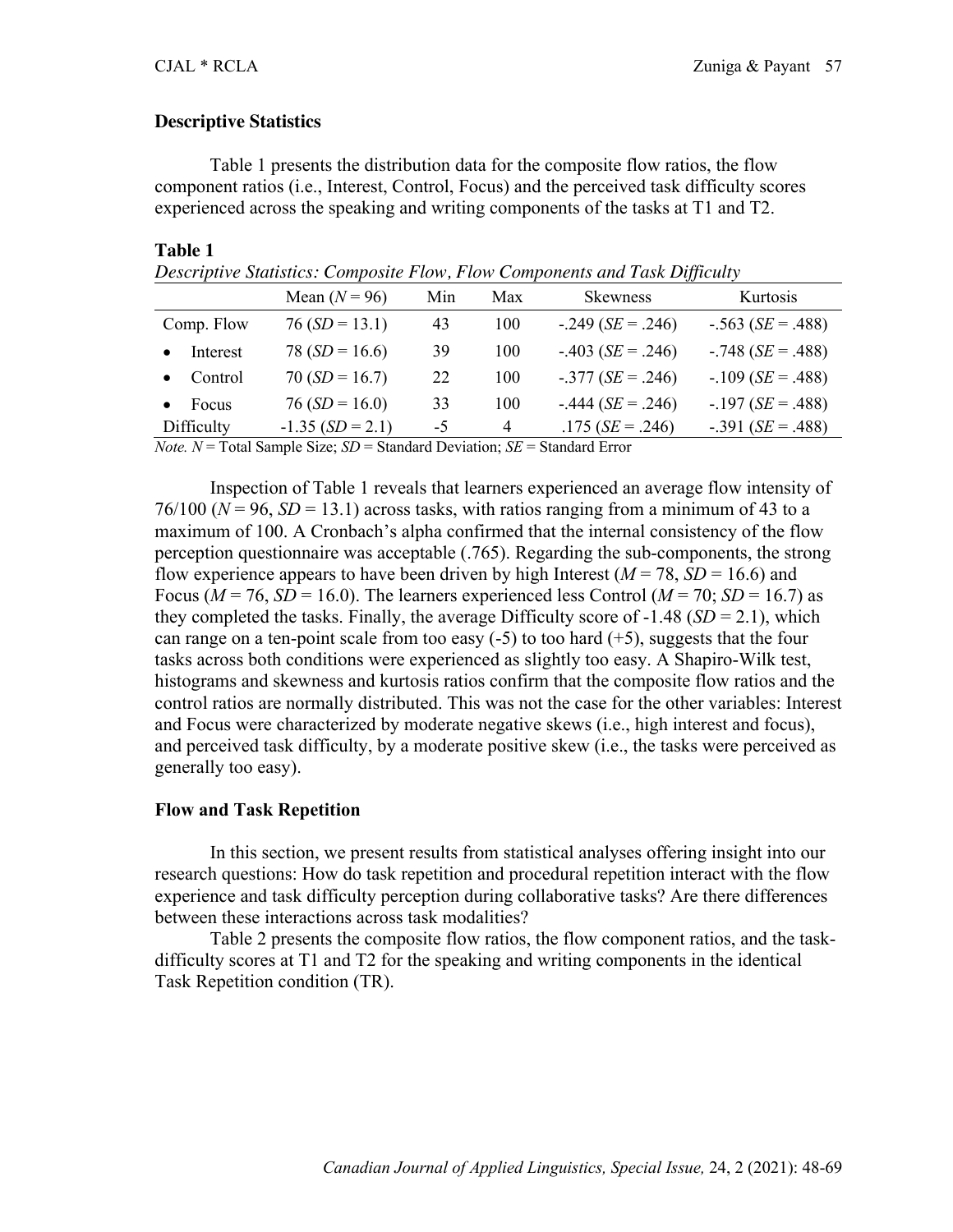**Table 2**

| 11-12 Comparison of Flow and Task Difficulty for the Task Repetition Condition                           |                       |                     |                     |            |  |  |  |
|----------------------------------------------------------------------------------------------------------|-----------------------|---------------------|---------------------|------------|--|--|--|
| Task                                                                                                     | Flow                  | Time 1 ( $N = 14$ ) | Time 2 ( $N = 14$ ) | Difference |  |  |  |
| Speaking                                                                                                 | Comp. Flow            | $75(SD = 11.5)$     | $72(SD = 10.2)$     | $-3$       |  |  |  |
|                                                                                                          | Interest<br>$\bullet$ | $78(SD = 14.1)$     | 73 $(SD = 16.8)$    | $-5$       |  |  |  |
|                                                                                                          | Control<br>$\bullet$  | $67(SD = 13.9)$     | $67(SD = 14.5)$     | $\theta$   |  |  |  |
|                                                                                                          | Focus<br>$\bullet$    | $75(SD = 18.5)$     | 73 $(SD = 13.5)$    | $-2$       |  |  |  |
|                                                                                                          | Difficulty            | $-1.29(SD = 1.59)$  | $-.43$ (SD = 2.13)  | $+.86$     |  |  |  |
| Writing                                                                                                  | Comp. Flow            | 68 $(SD = 13.7)$    | 68 $(SD = 12.2)$    | $\theta$   |  |  |  |
|                                                                                                          | Interest<br>$\bullet$ | $67(SD = 17.1)$     | 69 ( $SD = 16.7$ )  | $+2$       |  |  |  |
|                                                                                                          | Control<br>$\bullet$  | 65 ( $SD = 15.4$ )  | $60(SD = 16.1)$     | $-5$       |  |  |  |
|                                                                                                          | Focus<br>$\bullet$    | $74(SD = 17.3)$     | 71 $(SD = 15.5)$    | $-3$       |  |  |  |
|                                                                                                          | Difficulty            | $-.50$ (SD = 2.47)  | $-.36(SD = 2.27)$   | $+.14$     |  |  |  |
| $\mathbf{r}$ , and $\mathbf{r}$ are the set of $\mathbf{r}$<br>$\sim$ $\sim$ $\sim$ $\sim$ $\sim$ $\sim$ |                       |                     |                     |            |  |  |  |

*T1-T2 Comparison of Flow and Task Difficulty for the Task Repetition Condition*

*Note*. \* *p* < .05. \*\* *p* < .01

The results from the speaking component reveal that there was an insignificant 3 point drop in composite flow among the participants at T2 ( $M = 75$ ,  $SD = 11.5$ ) compared to T1 ( $M = 72$ ,  $SD = 10.2$ ). Inspection of the flow component ratios suggests that most of this slight drop appears to be accounted for by a 5-point decrease in interest from T1  $(M = 78, SD = 14.1)$  to T2  $(M = 73, SD = 16.8)$ . Control and focus remained essentially unchanged from T1 to T2. Regarding flow experienced during the writing component, the T1 and T2 scores were nearly identical, with learners experiencing slightly less control at T2 ( $M = 60$ ,  $SD = 16.1$ ) than in T1 ( $M = 65$ ,  $SD = 15.4$ ). It appears that the repetition of the same exact task with a one-week interval neither increased nor diminished the flow experience. Furthermore, Table 2 shows that the perception of task difficulty was also essentially unchanged at T2 after having repeated the same exact task. Completing the tasks under the TR condition did not appear to interact with learners' perception of task difficulty. Paired-sample t-tests and Wilcoxon Signed-ranks tests confirmed that none of these differences were statistically significant.

Table 3 presents the composite flow ratios, the flow component ratios, and the task difficulty scores at T1 and T2 for the Procedural Repetition condition (PR) of the oral and written components, that is, the repetition of the same task with new content.

| T1-T2 Comparison of Flow and Task Difficulty for the Procedural Repetition Condition |                       |                     |                     |              |  |  |  |
|--------------------------------------------------------------------------------------|-----------------------|---------------------|---------------------|--------------|--|--|--|
| Task                                                                                 | Flow                  | Time $(N = 10^1)$   | Time 2 ( $N = 10$ ) | Difference   |  |  |  |
| Speaking                                                                             | Comp. Flow            | 78 $(SD = 9.9)$     | $87(SD = 10.2)$     | $+9*$        |  |  |  |
|                                                                                      | Interest              | $84(SD = 9.7)$      | $92(SD = 12.1)$     | $+8*$        |  |  |  |
|                                                                                      | Control<br>$\bullet$  | $74(SD = 20.0)$     | $74(SD = 18.5)$     | $\mathbf{0}$ |  |  |  |
|                                                                                      | Focus<br>$\bullet$    | $70(SD = 14.4)$     | $86(SD = 12.6)$     | $+16*$       |  |  |  |
|                                                                                      | Difficulty            | $-2.20$ (SD = 1.8)  | $-3.20$ (SD = 1.3)  | $-1$         |  |  |  |
| Writing                                                                              | Comp Flow             | $84(SD = 9.7)$      | $85(SD = 13.7)$     | $+1$         |  |  |  |
|                                                                                      | Interest<br>$\bullet$ | $84(SD = 13.1)$     | $89(SD = 14.6)$     | $+5$         |  |  |  |
|                                                                                      | Control<br>$\bullet$  | $82(SD = 10.4)$     | $77(SD = 17.7)$     | $-5$         |  |  |  |
|                                                                                      | Focus<br>$\bullet$    | $85(SD = 9.46)$     | $82(SD = 18.8)$     | $-3$         |  |  |  |
|                                                                                      | Difficulty            | $-2.60$ (SD = 1.73) | $-1.40$ (SD = 1.58) | $+1.20*$     |  |  |  |

**Table 3**

*Note*. \* *p* < .05. \*\* *p* < .01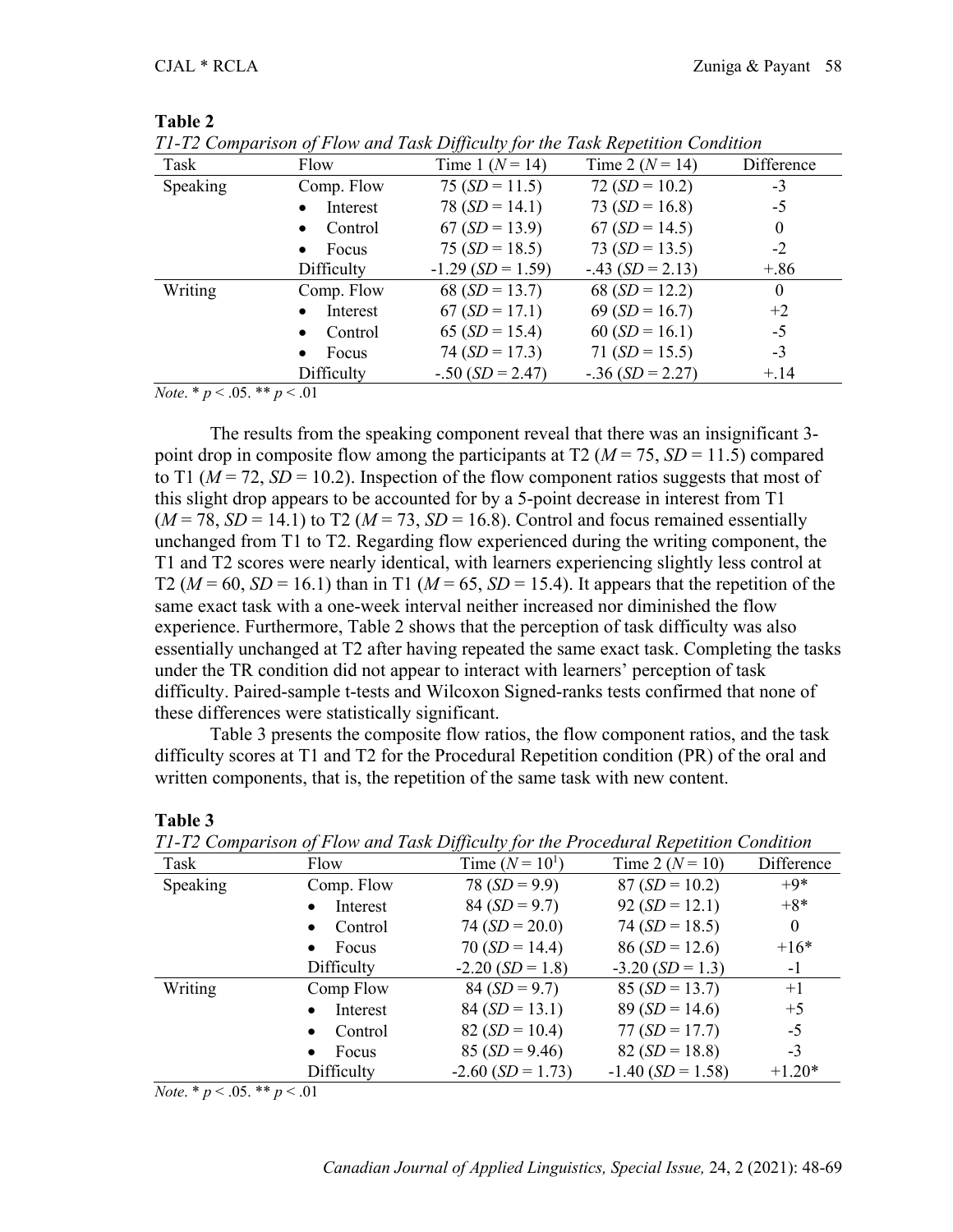The results in Table 3 paint quite a different picture for the PR condition of the speaking task compared to its TR counterpart. We observe a significant 12% increase in flow experienced while learners repeated the same speaking task, but with new content, at T2 ( $M = 87$ ,  $SD = 10.2$ ) compared to T1 ( $M = 78$ ,  $SD = 9.9$ ),  $t(9) = -2.581$ ,  $p = .03$ . A closer look at the flow component ratios shows that this increase in flow was driven by a strong and significant 23% increase in focus from T1 ( $M = 70$ ,  $SD = 20.0$ ) to T2 ( $M = 86$ ,  $SD = 18.5$ ), and a moderate 10% increase in interest from T1 ( $M = 84$ ,  $SD = 9.7$ ) to T2  $(M = 92, SD = 12.1)$ . A Wilcoxon signed-rank test reveals that this T1-T2 difference in interest is approaching significance,  $Z = -1.83$ ,  $p = .06$ , and a paired t-test confirmed the significance of the T1-T2 difference in focus,  $t(9) = 2.846$ ,  $p = 0.019$ . Finally, the speaking task was perceived, on a 10-point scale  $(-5 = \text{too easy}, +5 = \text{too hard})$ , as one full point (10%) easier in T2 ( $M = -3.20$ ,  $SD = 1.3$ ) than T1 ( $M = -2.20$ ,  $SD = 1.8$ ). This difference, however, was not statistically significant. Unlike the TR condition, it appears that the PR condition of the speaking task significantly enhanced the flow experience.

Regarding the PR condition of the writing task, the one percent  $(1\%)$  increase from T1 ( $M = 84$ ,  $SD = 9.7$ ) to T2. ( $M = 85$ ,  $SD = 13.7$ ) was insignificant. Upon inspection of the flow component ratios, it appears that the learners were somewhat (6%) more interested in the task in T2 ( $M = 89$ ,  $SD = 14.6$ ) compared to T1 ( $M = 84$ ,  $SD = 13.1$ ), but this interest was counterbalanced by a six-percent drop in the perception of control from T1 ( $M = 82$ ,  $SD = 10.4$ ) to T2 ( $M = 77$ ,  $SD = 17.7$ ). Concerning task difficulty, it was perceived as being about 12% more difficult at T2. A Wilcoxon signed-rank test reveals that this T1-T2 difference in task difficulty was statistically significant,  $Z = -2.308$ ,  $p = .02$ . Contrary to the flow enhancing qualities of the PR condition of the speaking task, the PR condition of the writing task appeared to leave the flow experience largely unaltered.

In order to obtain a more nuanced portrait of these learners' flow experience in both task repetition conditions the next section presents qualitative data on learners' perceptions toward the tasks in general and toward the task repetition condition they experienced. We limit our discussion to the themes that emerged in relation to task repetition and flow.

#### **Qualitative Results**

Our analysis of the open-ended items of the task appreciation questionnaire turned around four themes related to flow: Interest, comprehension of task procedures, language learning, and control.

### *Interest Towards the Task*

Reflecting the quantitative analyses presented in the previous section, the qualitative data show that the participants from the TR group experienced decreasing flow and interest when repeating the identical task. Some learners considered it to be acceptable to repeat the same task and same content but expressed less enthusiasm. Valerio wrote: "It is sometimes boring because we didn't change the countries neither the data we were looking for." Francis wrote that completing the same task twice is "getting less fun" and added that he would not appreciate repeating the same task a third time. Similarly, Ignacio responded that "It was ok do it again" and that he would be interested in doing more English activities, as long as "there was new activities, not repeating the same." One participant, Luc, mentioned that the task became too predictable, but specified this element for the speaking component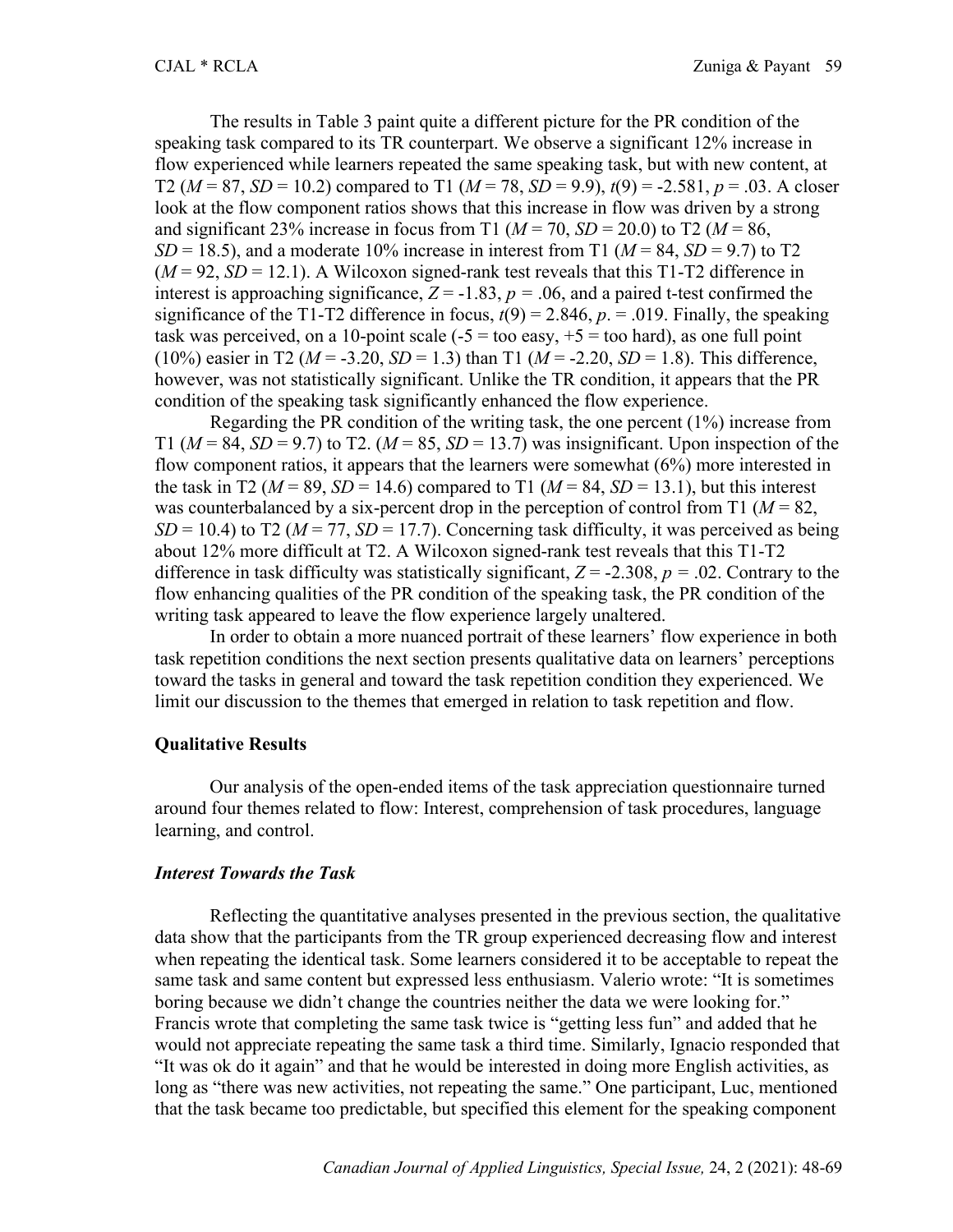only: "getting more bored for the speaking part." Similar comments were not identified by the participants from the PR group. Two participants, Michel and Diana even expressed the desire to do these types of activities more often but did not make any specific remarks pertaining to the task modality. Such enthusiasm and the absence of comments regarding boredom in the PR qualitative data corroborate the significant increase in flow and interest observed in the quantitative data for the speaking task in the same condition.

### *Comprehension of Task and Task Goals*

Previous task repetition research motivated our belief that repeating an identical task, or an identical task procedure would reduce potential confusions with the task goals and procedures and, consequently, increase the quality of the flow experience. We indeed found evidence that identical task repetition benefited the participants, more specifically, they found the tasks to be less difficult:

"The second time was more easy because I know what I need to do" (Julia-TR).

"It makes easier the job for the second time because we know what we are going to do. There is not a surprise" (Elisabeth  $- TR$ ).

"The second time, the task was easier because I understand the purpose of the exercises" (Isabela - TR).

Additionally, understanding what was expected of them appeared to have enabled them to execute the task more efficiently, as evidenced by these excerpts:

"Pros: Faster and more productive, more efficient. The fact that we were more use to is, which lead us to a better execution of the oral task" (Luc - TR).

"The thing we have to do was more clear and also the time spent to discover each country was more equal" (Nina-TR).

Similar comments were infrequent in the PR group with only one student commenting that the task requirements were clearer. Leslie explained: "As I was familiar with the assignments, I think I did the tasks better than the first time. I didn't catch the comparison part last time, so now I was focused on that." Instead, it was mentioned that the task goals and procedures continued to pose a challenge. For instance, Eva wrote: "It was easier, but I think both time we didn't done it right (not asking direct questions, we didn't stick to the scenario, we have kind of mixed-up things in the writing part"). These observations are in line with the quantitative data, wherein perceptions of control remained constant from T1 to T2 in both conditions, while interest and focus decreased in the TR condition and increased in the PR one. It appears that both conditions contribute to comprehension of task and task goals, which translates into a stable perception of control, while interest and focus vary between conditions.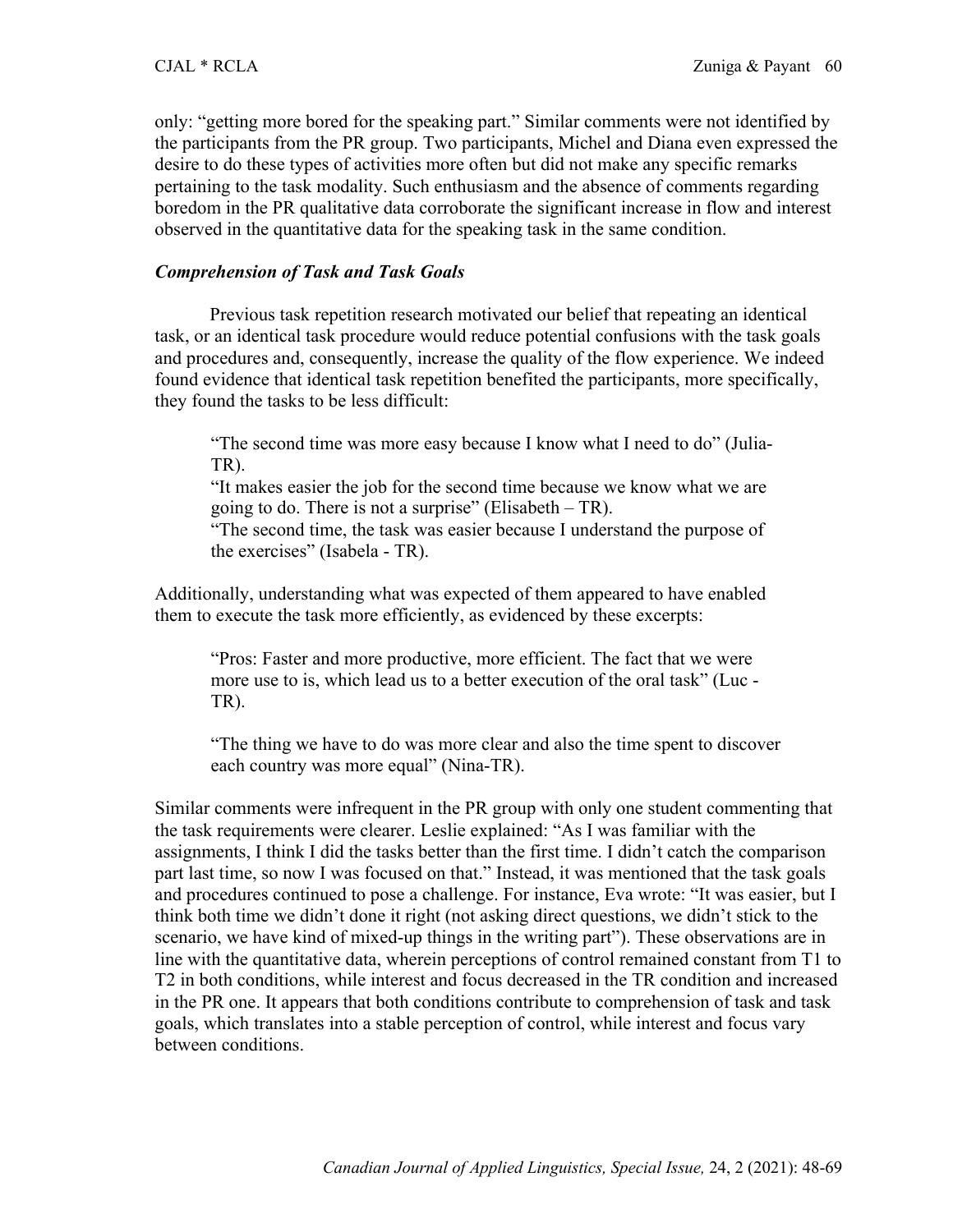#### *Task Repetition and Language Learning*

Overall, few comments were shared regarding the impact of repeating tasks on their language skills. In the task repetition group, for instance, vocabulary learning opportunities were discussed by only two participants. Isabela made this comment: "I liked that I was able to enrich my vocabulary, make the revision of spelling of some words. The task makes you use some kind of vocabulary which you repeat several times and remember better."

Despite having a writing component, only one comment was made in relation to writing and learning. One student, from the procedural repetition group, observed that writing a similar type of text at T2 was useful to her such that she was able to transfer her writing strategies: "I liked remember to the last activity and write the information and develop the strategies for write" (Maria). Overall, the participants did not attribute language learning benefits to the production of collaborative texts on repeated occasions.

#### *Modality Effects and Flow*

The participants were asked to share their opinions about repeating the oral and the written activities. We found that the participants expressed some modality-specific frustrations. In a first instance, regardless of the task repetition condition, participants expressed their frustration with the element of collaborative writing. Specifically, a recurring notion was a loss of control when doing the collaborative writing. Unless they were the writers, they sometimes felt that their voice was not heard. These observations, while not directly relevant to task repetition, show an interesting interaction between task modality and flow. Not having control during task completion was a concern for some of the members from each dyad:

"If you don't have the pencil, your opinion is only a recommendation" (PR: Louisa).

"I don't have control over the writing part like last time, maybe the writing process is complicated when it's shared" (TR: Gabe).

"It's difficult to do it with other. It's because if I start writing, there are not chance to separate it" (TR: Mai).

These comments are quite insightful when interpreting the finding in the quantitative data that learners experienced an increase in flow only during the speaking task of the PR condition. Indeed, the flow experience in the PR writing task was mitigated by decreasing perceptions of control and focus, which might have been the result of unequal control between the scribe and the assistant during the collaborative writing portion of the tasks.

#### **Discussion**

The objective of the present study was to examine the effects of task repetition and procedural repetition on the flow intensity experienced by L2 learners as they carried out two pedagogical tasks. To respond to our research questions, 24 university-level EAL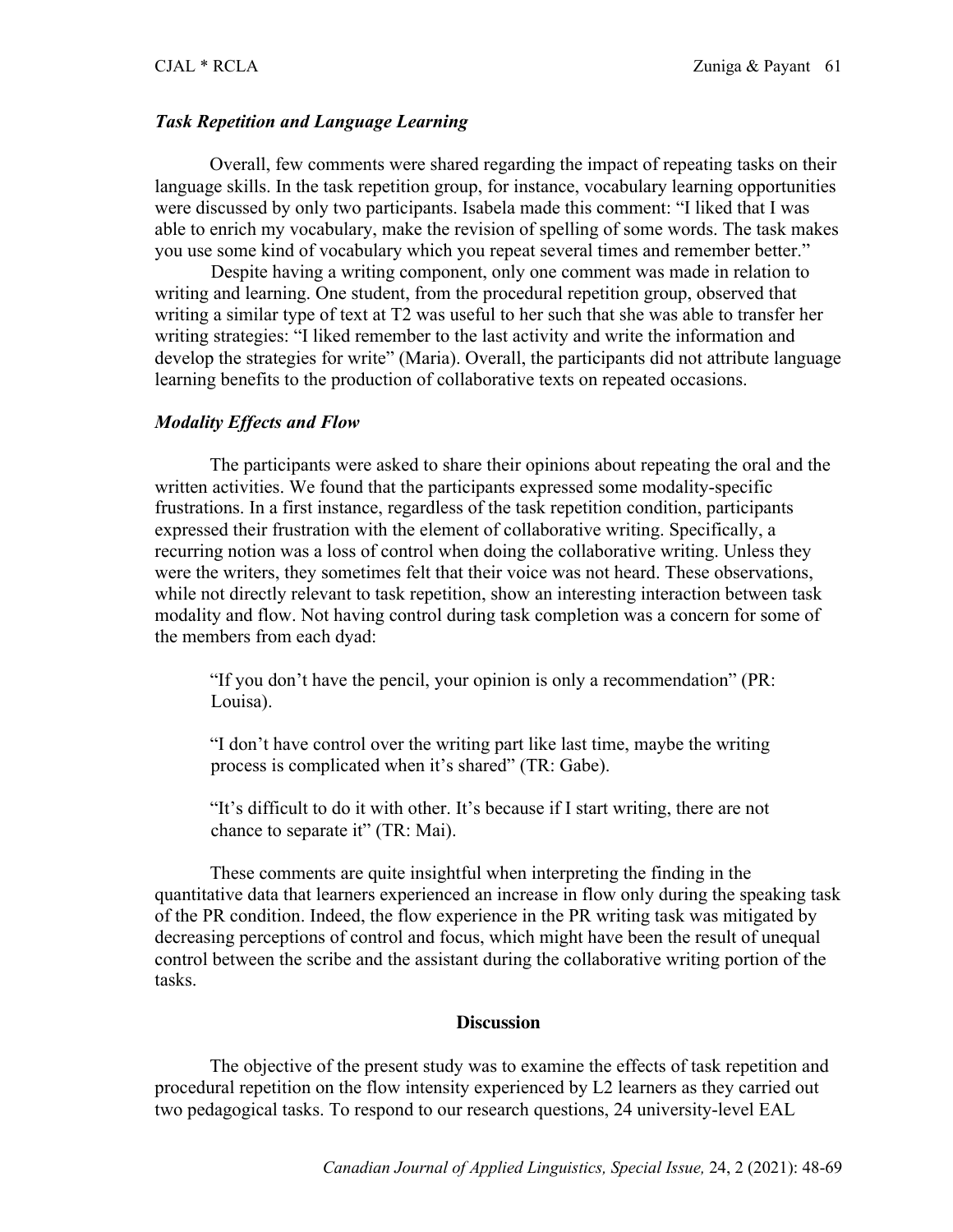learners were randomly assigned to either a task repetition (TR) or a procedural repetition (PR) condition. To measure the effect of task repetition on flow, participants completed questionnaires measuring the nature and intensity of the flow experience after completing two collaborative decision-making tasks, each containing an oral and a written component. Both tasks were associated with a relatively high intensity of flow experience  $(M = 76/100)$ , which was about 10% higher than that observed by Zuniga and Rueb (2018) during 24 second language activities completed in a college classroom setting (*M* = 69/100). The results from the present study are, however, in line with those of Zuniga and Rueb (2018) when considering the average flow intensity score observed during the five collaborative activities of their study  $(M = 74/100)$ . Taken together, these results seem to confirm that collaborative tasks can enhance the flow experience. These flow results also appear to corroborate claims that inclusion of pedagogical tasks that include interactive components positively impact L2 development (Loewen & Sato, 2018) and reduce learner anxiety (Dewaele, 2017). The finding that these particular decision-making tasks generated large amounts of flow is further evidence that supports the inclusion of two-way tasks in L2 learning contexts to create necessary conditions to reduce anxiety and increase the likelihood that learners engage with and process the input and output necessary for L2 development.

Our comparison of the flow experience in both repetition conditions revealed a complex portrait. In a first instance, the TR group demonstrated a slight decrease in flow at T2 and our analysis of the flow component ratios revealed that the decrease was primarily associated with the construct of interest. Learners lost some interest in the task the second time around. This pattern was further corroborated by the qualitative data of the present study and appears to mirror results from previous empirical studies, namely Payant and Reagan (2018), who also found that the TR condition unmotivated some learners. However, in the present study, we found stable scores for the construct of control and focus which suggests that although repeating identical content and procedures may decrease interest, it still enables learners to experience moderately high flow thus motivating them to push their own limits and still expand their skills in the target language.

The PR group, on the other hand, displayed significant changes from T1 to T2 in the intensity of their flow experience, however, only in the oral modality. A closer look at the flow component ratios revealed that there is value in repeating procedures as this leads to increases in learners' focus and interest, a finding that aligns with Kim (2013) who identified significant increases for topic interest in the PR group only. The identification of a 23% increase in focused attention and the 10% increase in interest during the oral modality alone is quite revealing since speaking tasks are known to require greater on-line processing compared to writing tasks. When speaking, learners have limited time to plan and edit their output and may not be able to access their declarative knowledge (Dekeyser, 2018; Ellis, 2003) which requires more sustained focus in order to achieve their communicative goals. Increased attention is also a necessary condition for L2 development (Schmidt, 2001) and speech production performance (de Bot, 1992; Kormos, 2006; Robinson, 2005).

From a Flow Theory perspective, one might argue that the PR condition helped alleviate some procedural difficulties experienced with the task in T1, thus bringing the activity into what Csikszentmihalyi (2008) refers to as the "flow channel," that is the balance between learners' skills and the challenges posed by the task. According to Flow Theory (Csikszentmihalyi, 2008), this skill-challenge balance is essential for maintaining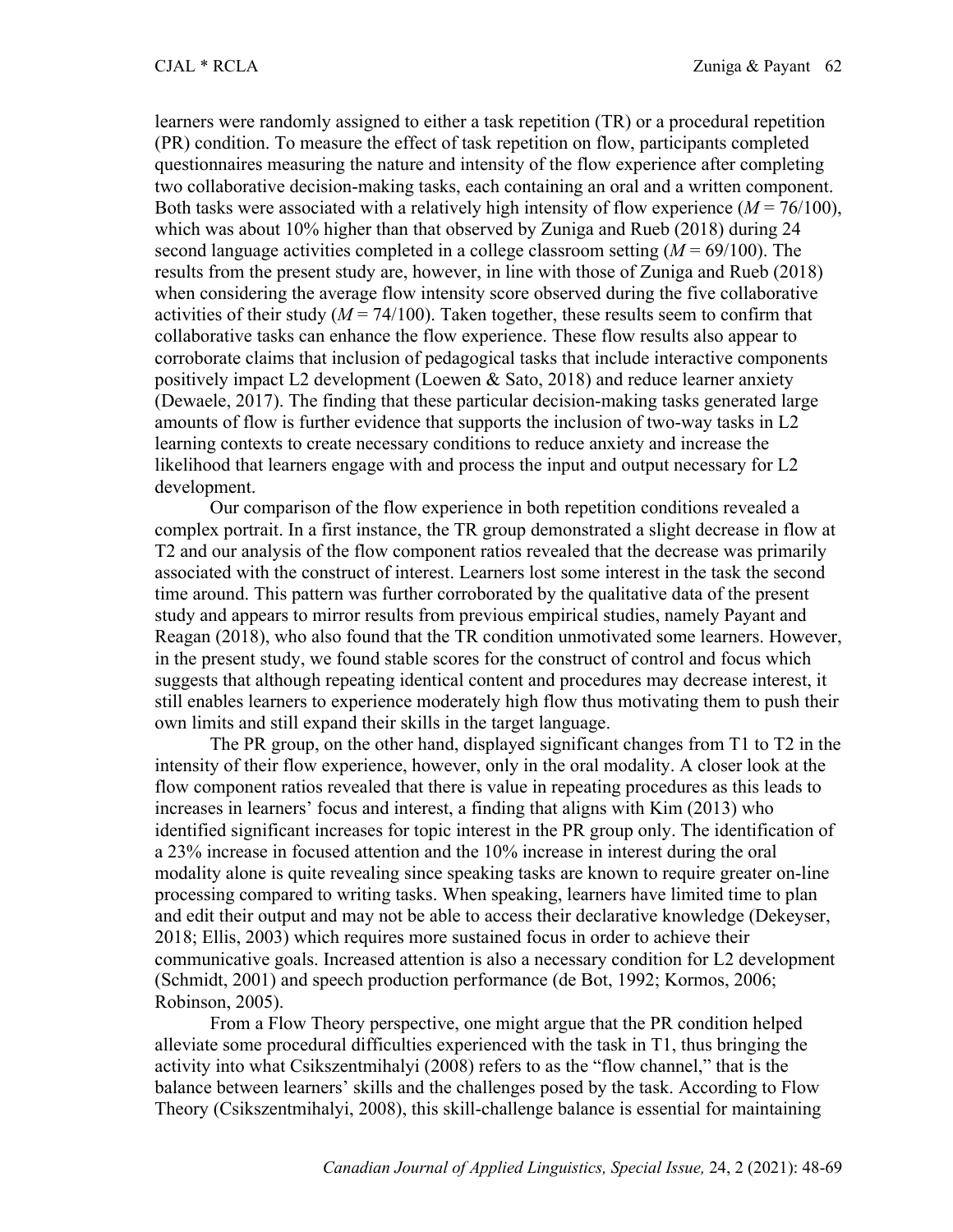focused attention, because tasks whose challenges exceed capacity can trigger anxiety, a negative emotion that restricts attentional resources and the number of thought-action patterns that come to mind as individuals divert those resources to resolving the anxietytriggering issues (Eysenck, 1979; Fredrickson, 2001, 2013; Fredrickson & Branigan, 2005). Likewise, tasks where the challenge falls below skill levels, trigger boredom and disperse attentional resources as learners' minds wander away from the task. Flow Theory would suggest that the introduction of new content in the PR condition counterbalanced the practice effect engendered by task repetition, increasing interest and preventing the signs of boredom observed in the TR condition.

Turning to the writing component of the task, we did not identify any significant differences in flow between T1 and T2. However, the component ratios for the PR group showed that at T2, the participants were in fact more interested, but both groups appeared to feel less focused and less in control. The greater increase in interest during the writing task for the PR group reflects the same trends observed for the oral task in the same group. It appears that the introduction of new content increased interest. The explanation for such a drop in control for both groups might be understood through the study's qualitative data, which underscored certain characteristics of the collaborative nature of the writing task. Collaborative writing is the product of two or more writers contributing to a single document and the result is joint ownership (Storch, 2011, 2019). Under collaborative pair dynamics, both learners would be engaged in the co-construction of the task with each individual adding, modifying, and extending the written product (Storch, 2011, 2019). In this study, although we did not analyze pair dynamics, the qualitative comments suggested that some dyads were not collaborative in that only one participant held control of the writing. Control is a key component of Flow Theory, and the perception of a loss of control can result in negative emotions such as frustration and anxiety (Pekrun, 2006), which can in turn restrict attentional resources (Fredrickson, 2001, 2013; Fredrickson & Branigan, 2005) and reduce the quality of the overall flow experience (Csikszentmihalyi, 2008). Indeed, some participants felt as though they were mere observers of the writing task, thus negatively impacting their flow experience.

Our findings suggest that task repetition for writing is important, as evidenced by the increase in interest, but it is equally important to model collaborative writing behaviours to foster a more positive experience. Collaborative behaviours can include requests, explanations, repetition, and collaborative dialogue (Storch, 2002). As such, careful consideration of the formation of dyads appears to be essential for the successful implementation of task repetition. For pedagogues, one way to mitigate the negative impacts of TR is the formation of new dyads on a subsequent trial. Similarly, working on developing successful collaborations may also be an important factor, especially when repeating the writing task.

### **Limitations and Future Directions**

The present research offers new insights into task repetition research by drawing on the construct of flow, which is operationalized along four discernable dimensions: interest, skill-challenge balance, control and attention. Maintaining learners in a state of flow appears to be mediated by procedural repetition and task repetition does not appear to have an impact on flow (neither positive nor negative). While previous research has shown spacing effects on language performance (Bui, 2014; Suzuki & Sunada, 2020), it would be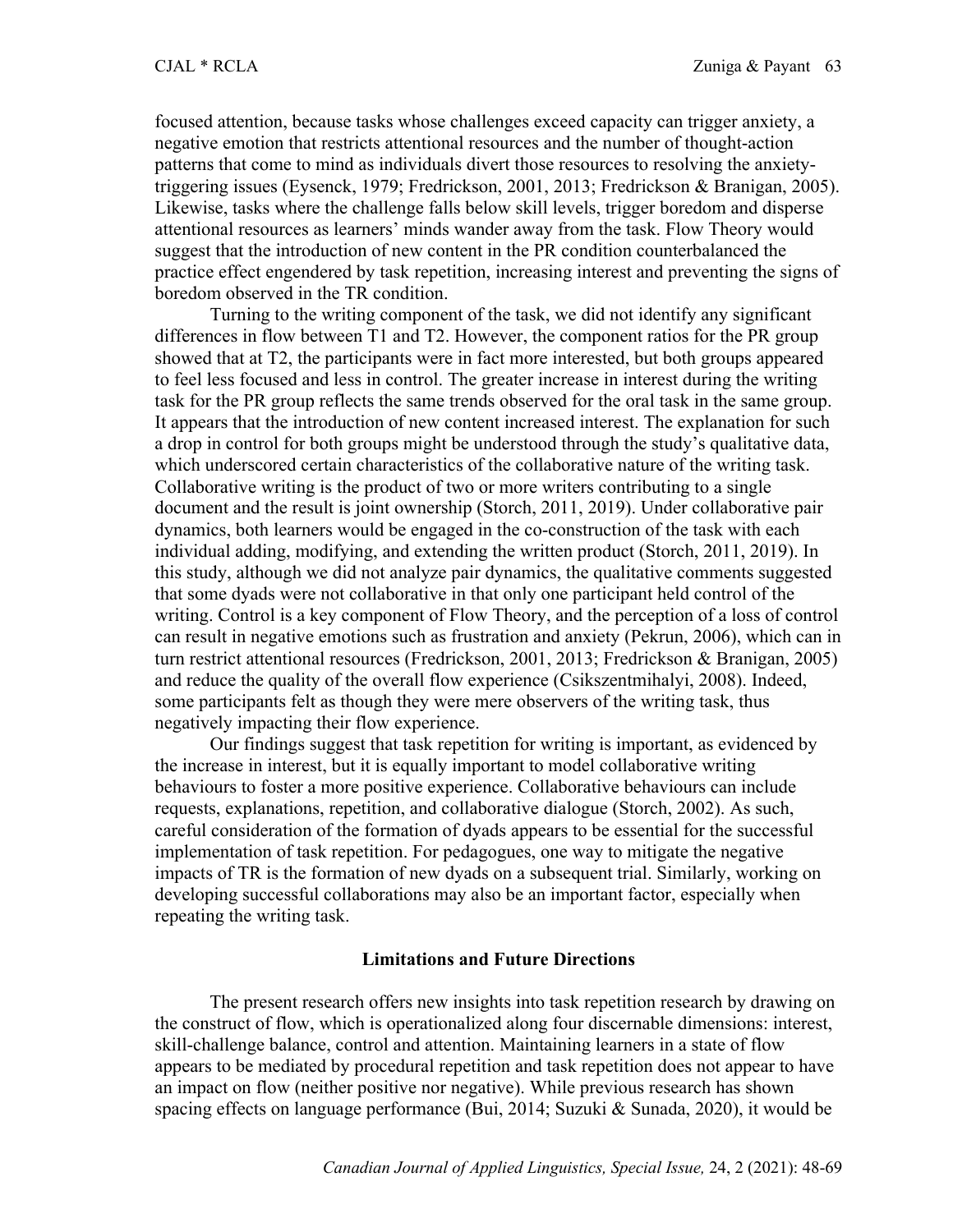interesting to examine whether the time between each repetition would mediate flow intensity with language learners. While the present findings are encouraging as they offer new insights into task repetition research, some limitations should be acknowledged. For instance, we did not enforce the distribution of roles during the writing tasks such that some participants assumed the role of the scribe throughout the tasks. To gain a clearer portrait of flow during collaborative writing tasks, future studies may want to control for such role distribution. Also, the implementation of the tasks was not counterbalanced in that all participants first completed the *Traveling Abroad*. Future research could manipulate this variable and counterbalance the tasks to avoid task effects. Finally, no measures of language development were implemented in this study and thus the relationship between flow and language development remains to be explored.

To conclude, this study on task repetition is the first to draw on Flow Theory to examine how learners respond to repeating collaborative tasks in both the oral and written modalities. While task repetition did not appear to influence flow, either positively or negatively, procedural repetition appeared to enhance it, but only in the oral modality. From a pedagogical standpoint, we learn that developing new content using similar tasks can benefit learners' language learning experiences.

Correspondence should be addressed to Michael Zuniga. Email: zuniga.michael\_j@uqam.ca

#### **Note**

<sup>1</sup> Note that the sample sizes between the two conditions are not the same: TR ( $N = 14$ ), PR  $(N = 10)$ . As a result of campus closing in March 2020 due to Covid-19, we were unable to obtain the data from the last two dyads in the PR condition.

#### **Acknowledgements**

This study was funded by the Social Sciences and Humanities Research Council of Canada. The study was presented at the International Conference on Task-Based Language Teaching in Ottawa in 2019. We are grateful to the guest editors and the anonymous reviewers for their thorough evaluation.

#### **References**

- Abbott, J. (2000). "Blinking out" and "having the touch": Two fifth-grade boys talk about flow experiences in writing. *Written Communication*, *17,* 53–92.
- Ahmadian, M. J. & Tavakoli, M. (2011). The effects of simultaneous use of careful online planning and task repetition on accuracy, complexity, and fluency in EFL learners' oral production. *Language Teaching Research, 15*(1), 35–59. https://doi.org/10.1177/1362168810383329
- Aubrey, S. (2016). Intercultural contact and flow in a task-based Japanese EFL classroom. *Language Teaching Research*. Advance online publication. https://doi.org/10.1177/1362168816683563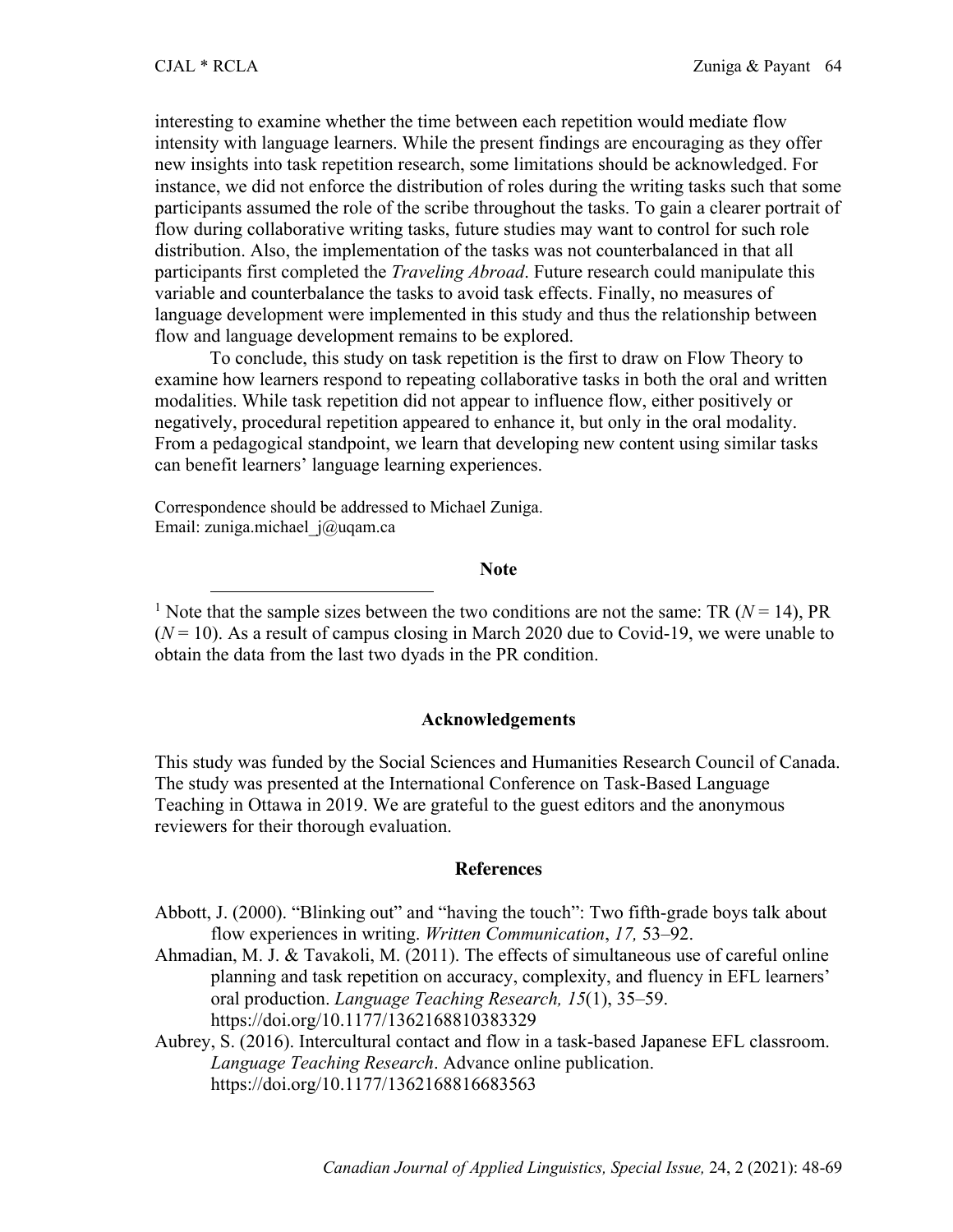- Aubrey, S. (2017). Measuring flow in the EFL classroom: Learners' perceptions of interand intra-cultural task-based interactions. *TESOL Quarterly, 51*(3)*,* 661-692.
- Azkarai, A. & García Mayo, M. D. P. (2017). Task repetition effects on L1 use in EFL child task-based interaction. *Language Teaching Research*, *21*(4), 480–495. https://doi.org/10.1177/1362168816654169
- Bao, R. & Kirkebæk, J. M. (2013). Danish students' perceptions of task-based teaching in Chinese. In M. J. Kirkebæk, X. Du & A. Aarup Jensen (Eds.), *Teaching and learning culture: Negotiating the context* (p. 61-78). Springer Science+Business Media.
- Bui, H. Y. G. (2014). Task readiness: Theoretical framework and empirical evidence from topic familiarity, strategic planning, and proficiency levels. In P. Skehan (Ed.), *Processing perspectives on task performance* (pp. 63–93). John Benjamins. https://doi.org/10.1075/tblt.5.03gav
- Bui, G., Ahmadian, M. J. & Hunter, A.-M. (2019). Spacing effects on repeated L2 task performance. *System, 81,* 1-13. https://doi.org / 10.1016/j.system.2018.12.006
- Bygate, M. (1996). Effects of task repetition: Appraising the developing language of learners. In J. Willis, & D. Willis (Eds.), *Challenge and change in language teaching* (pp. 136–146). Macmillan.
- Bygate, M. (2001). Effects of task repetition on the structure and control of language. In M. Bygate, P. Skehan, & M. Swain (Eds.), *Task-based learning: Language teaching, learning, and assessment* (pp. 23–48). Longman.
- Bygate, M. (2016). Sources, developments and directions of task-based language teaching. *The Language Learning Journal, 44(4),* 381-400.
- Bygate, M. (2018). *Learning language through repetition* (Eds.) John Benjamins Publishing Company.
- Carver, J. & Kim, Y. (2020). French learners' past-tense development through collaborative writing tasks: The role of procedural and content repetition. *Canadian Modern Language Review*, e20180231.
- Cho, M. (2018). Task complexity and modality: exploring learners' experience from the perspective of flow. *Modern Language Journal, 102*(1), 162-180. https://doi.org/10.1111/modl.12460
- Csikszentmihalyi, M. (1975). *Beyond boredom and anxiety*. Jossey-Bass.
- Csikszentmihalyi, M. (2008). *Flow: The psychology of optimal experience* (2nd ed). Harper & Row.
- Csikszentmihalyi, M. (2014). *Applications of flow in human development and education: The collected works of Mihaly Csikszentmihalyi*. Dordrecht: Springer.
- Csikszentmihalyi, M., Rathunde, K. R., Whalen, S. & Wong, M. (1993). *Talented teenagers: the roots of success and failure*. Cambridge University Press.
- Czimmermann, E. & Piniel, K. (2016). Advanced language learners' experience of flow in the Hungarian EFL classroom. In P. D. MacIntyre, T. Gregersen & S. Mercer (Eds.), *Positive Psychology in SLA* (pp. 193-214)*.* Multilingual Matters.
- de Bot, K. (1992). A bilingual production model: Levelt's "speaking" model adapted. *Applied Linguistics, 13,* 1-24.
- Dekeyser, R. (2018). Task repetition for language learning: A perspective from skill acquisition theory. In M. Bygate (Ed.), *Learning language through repetition* (p. 27-42). John Benjamins Publishing Company.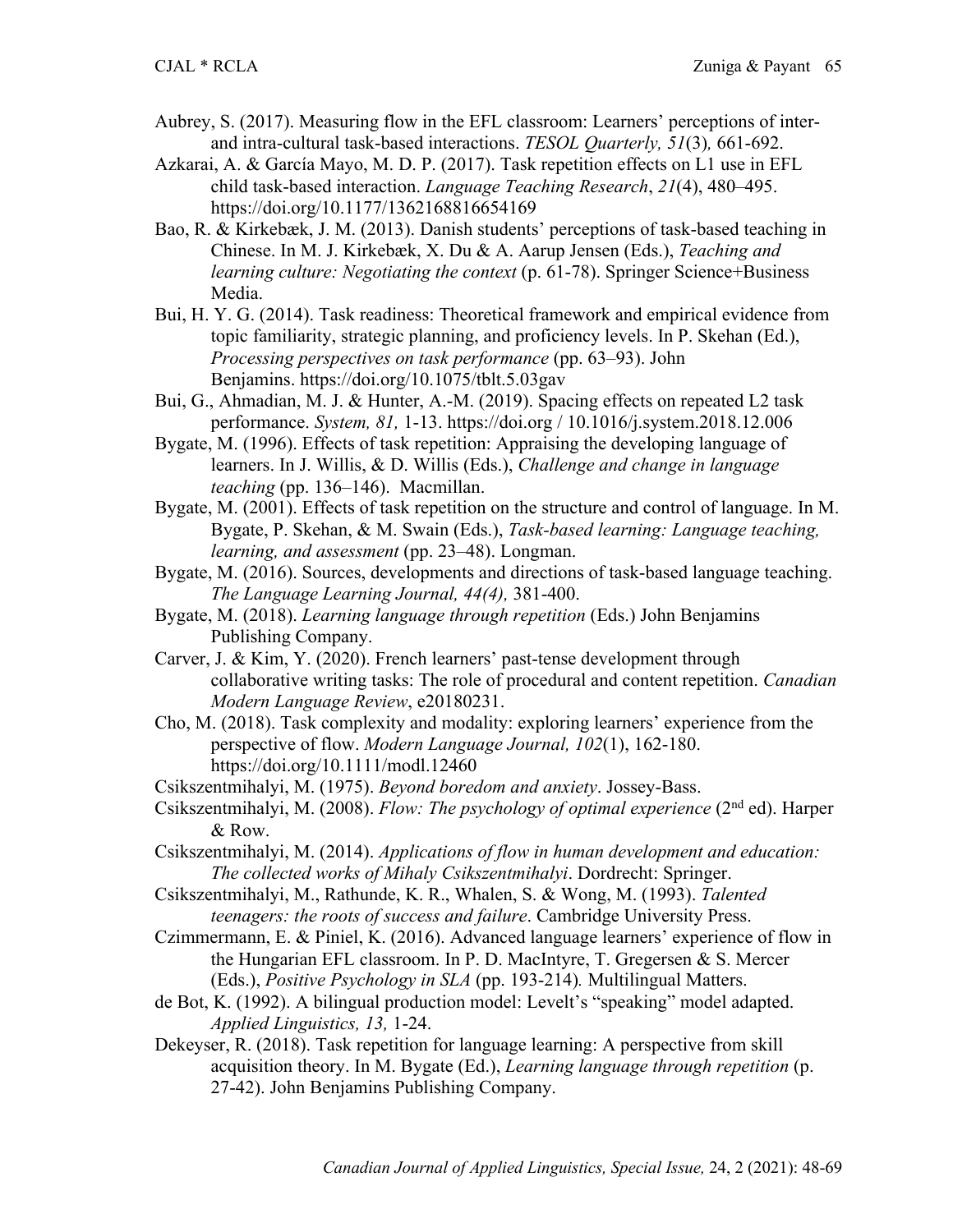- Dewaele, J.-M. (2017). Psychological dimensions and foreign language anxiety. In S. Loewen & M. Sato (Eds.), *The Routledge handbook of instructed second language acquisition* (pp. 433-450). Routledge.
- D'Ely, R., Mota, M. & Bygate, M. (2019). Strategic planning and repetition as metacognitive processes in task performance. In W. Zhisheng & Ahmadian, M. (Eds.), *Researching L2 task performance and pedagogy: In honor of Peter Skehan* (pp. 199-228). John Benjamins.
- Dörnyei, Z. (1998). Motivation in second and foreign language learning. *Language Teaching, 31*(3), 117-135.
- Dörnyei, Z. (2018). Motivating students and teachers. In J. I. Liontas (Ed.), *The TESOL encyclopedia of English language teaching* (vol. 7; pp. 4293-4299). TESOL.
- Egbert, J. (2003). A study of flow theory in the foreign language classroom. *The Modern Language Journal*, *87*, 499–518.
- Ellis, R. (2003). *Task-based learning and teaching.* Oxford University Press.
- Ellis, R. 2005. (Ed.). *Planning and task performance in a second language*. John Benjamins.
- Ellis, R. (2018). *Reflections on task-based language teaching*. Multilingual Matters.
- Ellis, R., & Shintani, N. (2014). *Exploring language pedagogy through second language acquisition research*. London: Routledge.
- Eysenck, M. W. (1979). Anxiety, learning and memory: A reconceptualization. *Journal of Research in Personality, 13,* 363-385.
- Fredrickson, B. L. (2013). Updated thinking on positivity ratios. *American Psychologist*, *68*, 814-822.
- Fredrickson, B. L. (2001). The role of positive emotions in positive psychology: The broaden-and-build theory of positive emotions. *American Psychologist, 56,* 218- 226.
- Fredrickson, B. L. & Branigan, C. (2005). Positive emotions broaden the scope of attention and thought-action repertoires. *Cognition & Emotion, 19*, 313-332.
- Gass, S., Mackey, A., Alvarez-Torres, M.J. & Fernandez-Garcia, M. (1999). The effects of task repetition on linguistic output. *Language Learning*, *49*, 549–581.
- Ghani, J. A. & Deshpande, S. P. (1994). Task characteristics and the experience of optimal flow in human–computer interaction. *Journal of Psychology, 128*, 381– 391. https://doi.org/10.1080/00223980.1994.9712742
- Kellogg, R. T. (1996). A model of working memory in writing. In C. M. Levy & S. Ransdell (Eds.), *The science of writing: Theories, methods, individual differences, and application*s (pp. 57–71). Lawrence Erlbaum Associates, Inc.
- Kim, Y. (2013). Promoting attention to form through task repetition in a Korean EFL Context. In K. McDonough & A. Mackey (Eds.), *Second language interaction in diverse educational contexts* (pp. 3–24). John Benjamins.
- Kim, Y. (2015). The role of tasks as vehicles for language learning in classroom interaction. In N. Markee (Ed.), *The handbook of classroom discourse and interaction* (pp. 163-181). Wiley Blackwell.
- Kim, Y., Crossley, S., Jung, Y., Kyle, K. & Kang, S. (2018). The effects of task repetition and task complexity on L2 lexicon use. In M. Bygate (Ed.), *Learning language through task repetition* (Vol. 11, pp. 75–96). John Benjamins Publishing Company.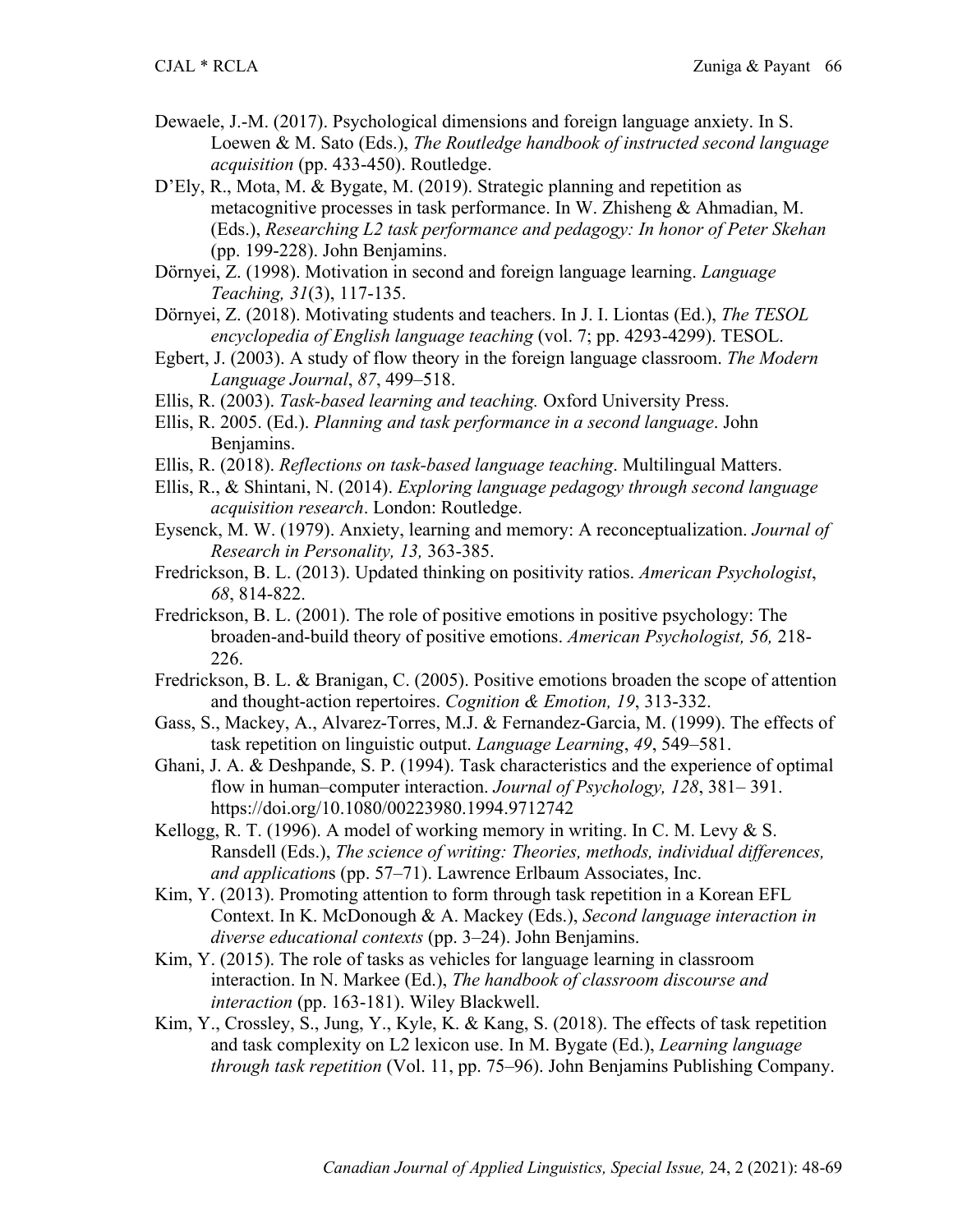- Kim, Y., Jung, Y. & Tracy-Ventura, N. (2017). Implementation of a localized task-based course in an EFL context: A study of students' evolving perceptions. *TESOL Quarterly, 51(3)*, 632-660. https://doi.org/10.1002/tesq.381
- Kim, Y. & Payant, C. (2014). A pedagogical proposal for task sequencing: An exploration of task repetition and task complexity on learning opportunities. In M. Baralt, M.R. Gilabert & P. Robinson (Eds.), *Task sequencing and instructed second language learning* (pp. 151–177). Bloomsbury Academic.
- Kim, Y. & Tracy-Ventura, N. (2013). The role of task repetition in L2 performance development: What needs to be repeated during task-based interaction?. *System, 41*(3), 829-840.
- Kirchhoff, C. (2011). L2 extensive reading and flow: Clarifying the relationship. *Reading in a Foreign Language, 25*(2), 192-212.
- Kormos, J. (2006). *Speech production and second language acquisition*. Lawrence Erlbaum Associates.
- Kormos, J. (2011). Task complexity and linguistic and discourse features of narrative writing performance. *Journal of Second Language Writing*, *20*, 148–161. https://doi.org/10.1016/j.jslw.2011.02.001
- Kormos, J. (2014). Differences across modalities of performance: An investigation of linguistic and discourse complexity in narrative tasks. In H. Byrnes & R. Manchón (Eds.), *Task-based language learning - Insights from and for L2-writing* (pp. 193– 216). John Benjamins Publishing Company. https://doi.org/10.1075/tblt.7.08kor
- Larson, R. (1988). Flow and writing. In M. Csikszentmihalyi & I. Csikszentmihalyi (Eds.), *Optimal experience: Psychological studies of flow in consciousness* (pp. 150–171). Cambridge University Press.
- Larson-Hall, J. (2010). *A guide to doing statistics in second language research using SPSS*. Routledge.
- Levelt, W. (1999). Producing spoken language: A blueprint of the speaker. In C. Brown & P. Hagoort (Eds.), *The neurocognition of language* (pp. 83-122). Oxford University Press.
- Loewen, S. & Sato, M. (2018). Interaction and instructed second language acquisition. *Language Teaching*, *51*(3), 285-329. doi:10.1017/S0261444818000125
- Lynch, T. & Maclean, J. (2000). Exploring the benefits of task repetition and recycling for classroom language learning. *Language Teaching Research*, *4*, 221–250.
- McQuillan, J., & Conde, G. (1996). The conditions of flow in reading: Two studies of optimal experience. *Reading Psychology: An International Quarterly, 17*, 109–135.
- Oxford, R. (2017). Anxious language learners can change their minds: Ideas and strategies from traditional psychology and positive psychology. In C. Gkonou, M. Daubney & J-M. Dewaele (Eds.), *New insights into language anxiety: Theory, research and educational implications* (pp. 177-197). Multilingual Matters.
- Patanasorn, C. (2010). *Effects of procedural content and task repetition on accuracy and fluency in an EFL context* [Unpublished doctoral dissertation], Northern Arizona University.
- Payant, C. (2019). Étude de la perception des apprenants de français langue étrangère concernant l'enseignement des langues basé sur les tâches. *Canadian Journal of Applied Linguistics*, *22*(1). https://doi.org/10.7202/1060904ar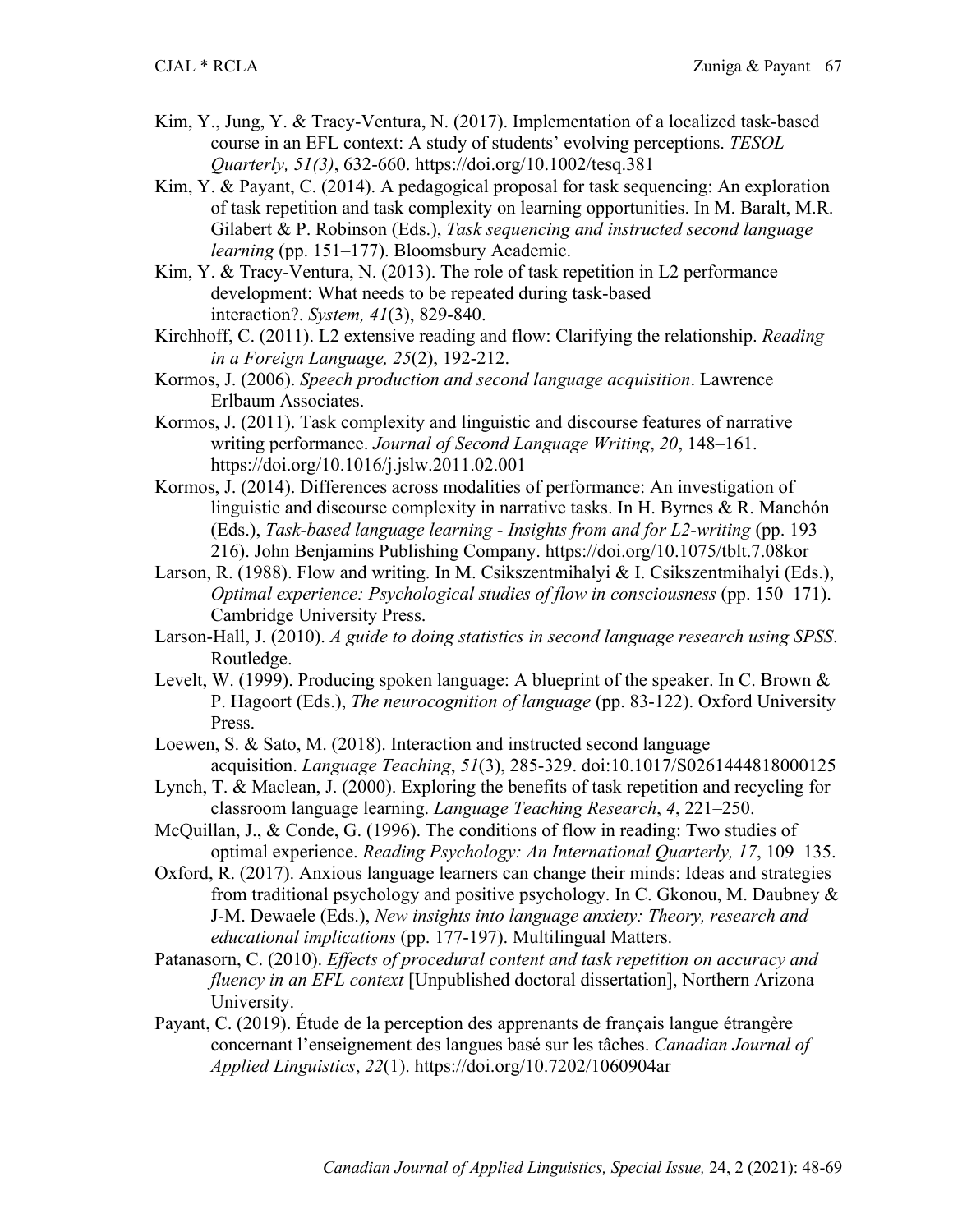- Payant, C. & Reagan, D. (2018). Manipulating task implementation variables with incipient Spanish language learners: A Classroom-based study. *Language Teaching Research, 22*(2)*,* 169–188. https://doi.org/10.1177/1362168816669742
- Pekrun, R. (2006). The control-value theory of achievement emotions: Assumptions, corollaries, and implications for educational research and practice. *Educational Psychology Review, 18,* 315-341. https://doi.org/10.1007/s10648-006-9029-9
- Philp, J. & Duchesne, S. (2016). Exploring engagement in tasks in the language classroom. *Annual Review of Applied Linguistics, 36*, 50-72. https://doi.org/10.1017/s0267190515000094
- Pinter, A. (2005). Task repetition with 10-year-old children. In C. Edwards & J. Willis (Eds.), *Teachers exploring tasks in English language teaching* (pp. 113–126). Palgrave Macmillan.
- Pinter, A. (2007). What children say: Benefits of task repetition. In K. Van den Branden, K. Van Gorp & M. Verhelst (Eds.), *Tasks in action: Task-based language education from a classroom-based perspective* (pp. 131–158). Cambridge Scholars Publishing.
- Robinson, P. (2005). Attention and memory during SLA. In C. J. Doughty & M. H. Long (Eds.). *The handbook of second language acquisition* (pp. 631-678). Blackwell Publishing.
- Ryan, R. M. & Deci, E. L. (2000). Self-determination theory and the facilitation of intrinsic motivation, social development, and well-being. *American Psychologist, 55*, 68-78.
- Ryan, R. M. & Deci, E. L. (2018). *Self-determination theory*. The Guilford Press.
- Samuda, V. & Bygate, M. (2008). *Tasks in second language learning*. Palgrave Macmillan.
- Shiefele, U. & Csikszentmihalyi, M. (1995). Motivation and ability as factors in mathematics experience and achievement. *Journal for Research in Mathematics Education, 26*, 163–181.
- Shintani, N. (2012). Repeating input-based tasks with young beginner learners. *RELC Journal: A Journal of Language Teaching and Research*, *43*(1), 39–51.
- Schmidt, R. (2001). Attention. In P. Robinson (Ed.), *Cognition and second language instruction* (pp. 3-32). Cambridge University Press.
- Storch, N. (2002). Relationships formed in dyadic interaction and opportunity for learning. *International Journal of Educational Research, 37*(3-4), 305-322.
- Storch, N. (2011). Collaborative writing in L2 contexts: Processes, outcomes, and future directions. *Annual Review of Applied Linguistics, 31*, 275-288. https://doi.org/10.1017/S0267190511000079
- Storch, N. (2019). Collaborative writing. *Language Teaching*, *52*(1), 40–59.
- Suzuki, Y. & Sunada, M. (2020). Dynamic interplay between practice type and practice schedule in a second language. *Studies in Second Language Acquisition, 42*(1), 169- 197. https://doi.org/10.1017/S0272263119000470
- Thai, C. & Boers, F. (2016). Repeating a monologue under increasing time pressure: Effects on fluency, complexity, and accuracy. *TESOL Quarterly*, *50*, 369-393. https://doi.org/10.1002/tesq.232
- Trevino, L. & Webster, J. (1992). Flow in computer-mediated communication: Electronic mail and voice mail evaluation and impacts. *Communication Research, 19*, 539– 573.
- Un-udom, S. & Patanasorn, C. (2020). Effects of task sequencing in the Cognition Hypothesis on EFL learner perception of task difficulty. *Journal of Studies in the English Language, 15*(2)*,* 1-26.